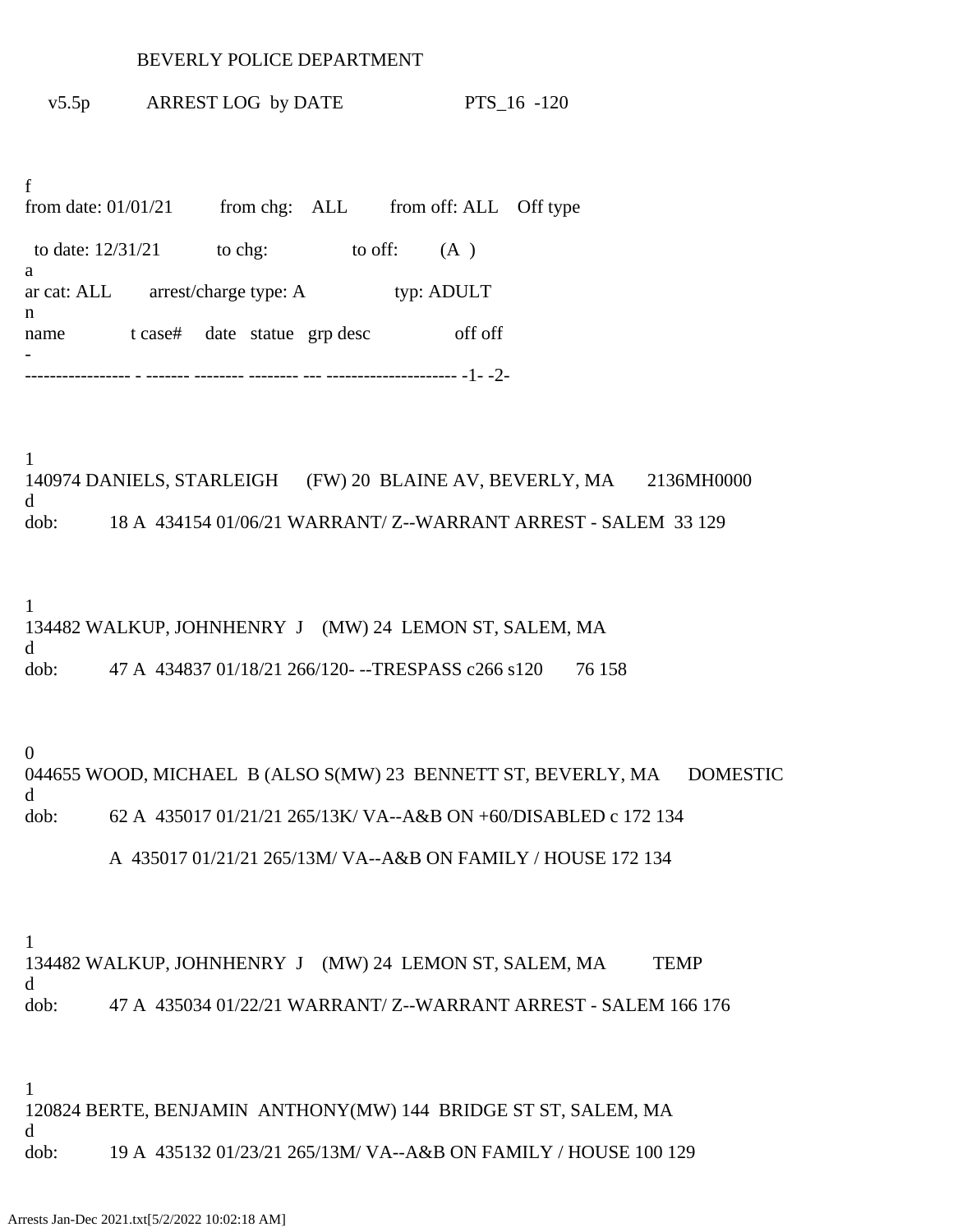0 091867 RINALDI, CHYNA NICOLE (FW) 48 POND ST, IPSWICH, MA d

# dob: 34 A 435191 01/24/21 90/24H/A --ABANDONED/STOLEN MV, IM 160 96 A 435191 01/24/21 266/60/B --RECEIVE STOLEN PROPERTY 160 96

## A 435191 01/24/21 90/10/A- --UNLICENSED OPERATION OF 160 96

# A 435191 01/24/21 WARRANT/ --WARRANT ARRESTS FOR WAR 160 96

1

142430 WALTERS, WILLIAM F (MW) 321 CABOT ST, BEVERLY, MA DOMESTIC d dob: 50 A 435275 01/26/21 265/13K/ VA--A&B ON +60/DISABLED c 100 134 A 435275 01/26/21 265/13M/ VA--A&B ON FAMILY / HOUSE 100 134

A 435275 01/26/21 265/15D/ V--STRANGULATION OR SUFFO 100 134

# A 435275 01/26/21 268/13B/ --WITNESS/JUROR/POLICE/CO 100 134

1

159719 ABEND, JOHN R (MW) 154 HOLTEN ST, DANVERS, MA d dob: 22 A 435390 01/28/21 265/13M/ VA--A&B ON FAMILY / HOUSE 135 176

1

167069 CALLANAN, DANIEL (MW) 23 DEAN ST, NORWOOD, MA 2053CR0007 d dob: 30 A 435773 02/04/21 WARRANT/ --WARRANT ARRESTS FOR WAR 174 155 A 435773 02/04/21 WARRANT/ --WARRANT ARRESTS FOR WAR 174 155 A 435773 02/04/21 WARRANT/ --WARRANT ARRESTS FOR WAR 174 155 A 435773 02/04/21 WARRANT/ --WARRANT ARRESTS FOR WAR 174 155 A 435773 02/04/21 WARRANT/ --WARRANT ARRESTS FOR WAR 174 155 A 435773 02/04/21 WARRANT/ --WARRANT ARRESTS FOR WAR 174 155 A 435773 02/04/21 WARRANT/ --WARRANT ARRESTS FOR WAR 174 155 A 435773 02/04/21 268/32B- --RESIST ARREST c268 s32B 174 155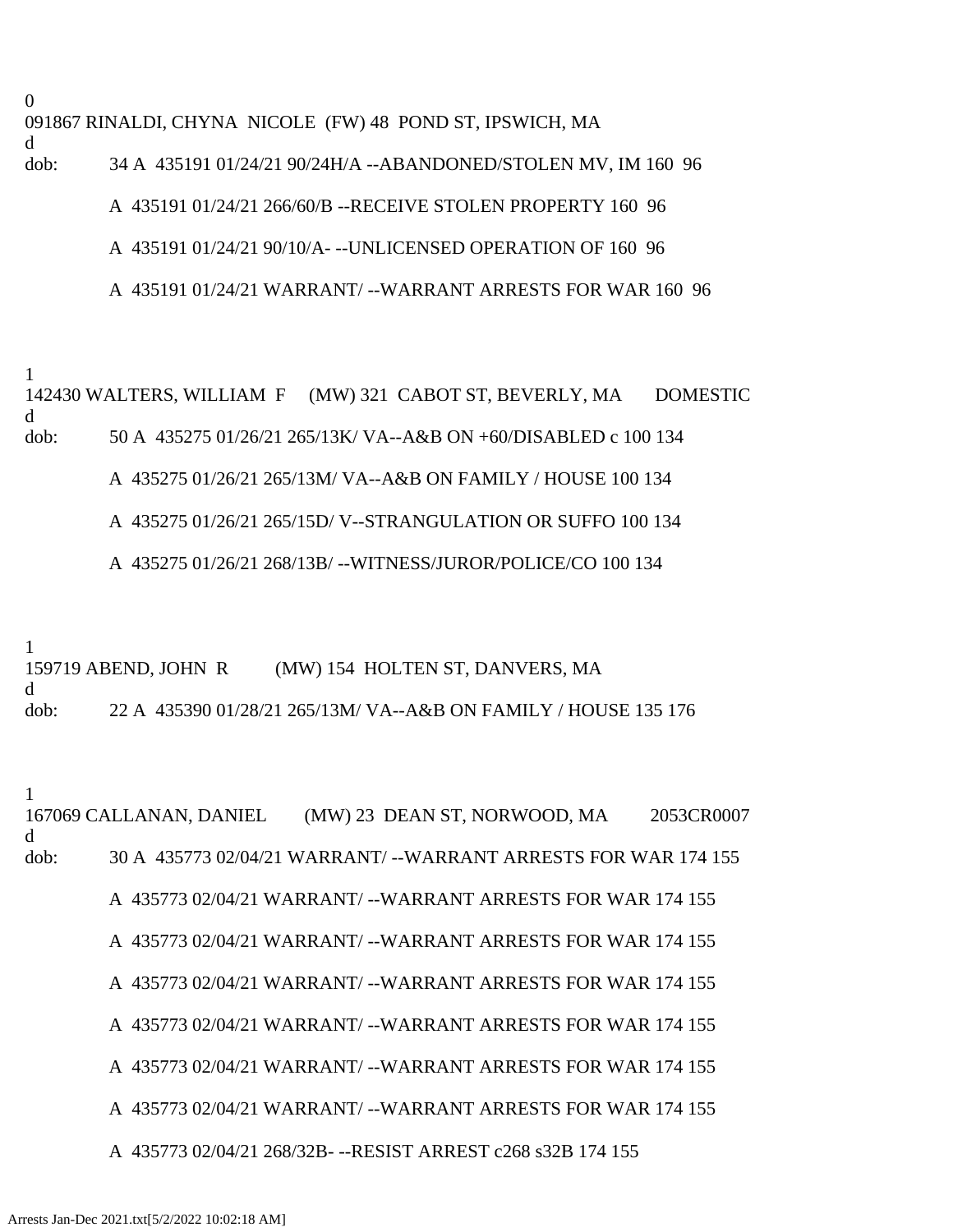A 435773 02/04/21 265/13D/ A--A&B ON POLICE OFFICER 174 155

A 435773 02/04/21 265/13D/ A--A&B ON POLICE OFFICER 174 155

A 435773 02/04/21 268/34A- --FALSE ID INFORMATION, A 174 155

A 435777 02/05/21 266/5A/C --BURN PUBLIC BUILDING, A 176 99

0

037775 PEREZ, ROGER DANIEL (MW) 180 MAIN ST, GLOUCESTER, MA 2039CR0004 d dob: 49 A 435922 02/08/21 WARRANT/ --WARRANT ARRESTS FOR WAR 103 174

1

157429 FOUNTAIN, DYLAN M (MW) 82 ABINGTON RD, DANVERS, MA d

dob: 22 A 436035 02/10/21 90/25/D- --STOP FOR POLICE, FAIL c 174 155

A 436035 02/10/21 90/17/A- --SPEEDING RATE OF SPEED 174 155

A 436035 02/10/21 89/4A-0 --MARKED LANES VIOLATION 174 155

A 436035 02/10/21 89/9-1 --STOP/YIELD, FAIL TO \* c 174 155

A 436035 02/10/21 89/9-1 --STOP/YIELD, FAIL TO \* c 174 155

A 436035 02/10/21 90/23/D- --LICENSE SUSPENDED, OP M 174 155

A 436035 02/10/21 90/24/O- --RECKLESS OPERATION OF M 174 155

1

154882 GRAHAM, ISAIAH (MB) 30 RAILROAD AV, BEVERLY, MA d dob: 39 A 436044 02/11/21 265/13M/ VA--A&B ON FAMILY / HOUSE 160 179

A 436044 02/11/21 272/53/G --DISTURBING THE PEACE c2 160 179

1 167209 FELICIANO, JOVARIEL (MB) 1B AGUALDILLA ST, BOSTON, MA 2136CR0001 d dob: 31 A 436397 02/18/21 WARRANT/ Z--WARRANT ARREST - SALEM 100 165

1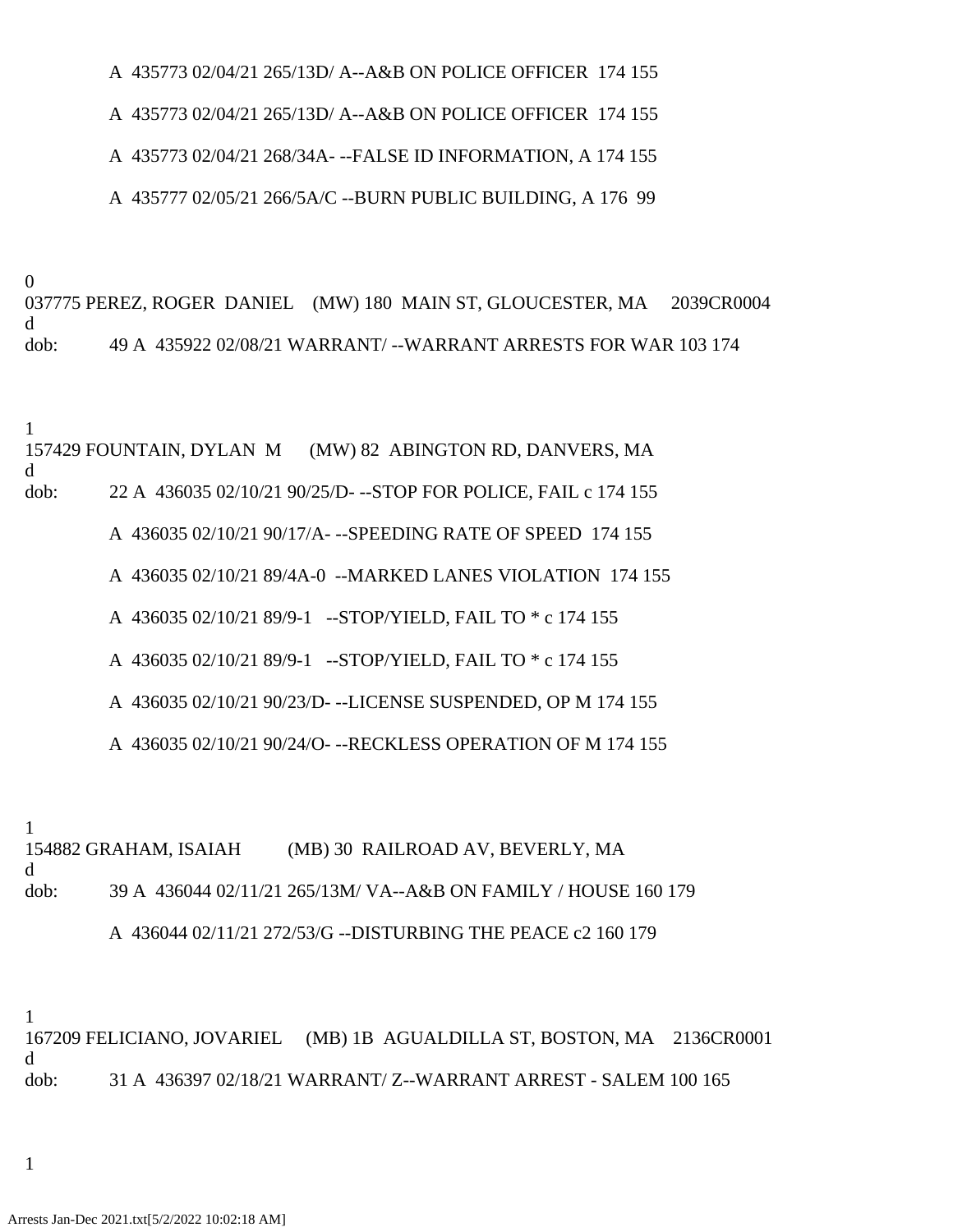167256 ROSSIK, NICHOLAS H (MW) 68 SOUTH STATE ST, CONCORD, NH 1862CR0060 d dob: 25 A 436538 02/21/21 WARRANT/ --WARRANT ARRESTS FOR WAR 135 183

A 436538 02/21/21 WARRANT/ --WARRANT ARRESTS FOR WAR 135 183

A 436538 02/21/21 WARRANT/ --WARRANT ARRESTS FOR WAR 135 183

A 436538 02/21/21 WARRANT/ --WARRANT ARRESTS FOR WAR 135 183

A 436538 02/21/21 WARRANT/ --WARRANT ARRESTS FOR WAR 135 183

A 436538 02/21/21 WARRANT/ --WARRANT ARRESTS FOR WAR 135 183

1

d

167361 CARDONA GARCIA, NATALIA (FH) 8 TOZER RD, BEVERLY, MA

dob: 40 A 436941 02/28/21 265/13A/ VA--A&B c265 s13A(a) 111 168

1

120367 KARUOYA, KENNETH KAHUTH(MB) 21 A STORY AV, BEVERLY, MA 203CR00191 d dob: 24 A 436986 03/01/21 WARRANT/ Z--WARRANT ARREST - SALEM 129 596 A 436986 03/01/21 WARRANT/ Z--WARRANT ARREST - SALEM 129 596

0

006360 CONWAY III, JOHN HENRY (MW) 31 HILLTOP DR, BEVERLY, MA 1836CR0012 d dob: 32 A 437124 03/03/21 WARRANT/ Z--WARRANT ARREST - SALEM 165 596 A 437124 03/03/21 WARRANT/ Z--WARRANT ARREST - SALEM 165 596 A 437124 03/03/21 WARRANT/ Z--WARRANT ARREST - SALEM 165 596

A 437124 03/03/21 WARRANT/ Z--WARRANT ARREST - SALEM 165 596

1 126746 BURRAGE, DAVID A (MW) 44 DANE ST, BEVERLY, MA d dob: 54 A 437269 03/06/21 265/13M/ VA--A&B ON FAMILY / HOUSE 129 172

1

167474 KOEN, MICHELLE LEIGH (FW) 82 LOVETT ST, BEVERLY, MA FALSE NAME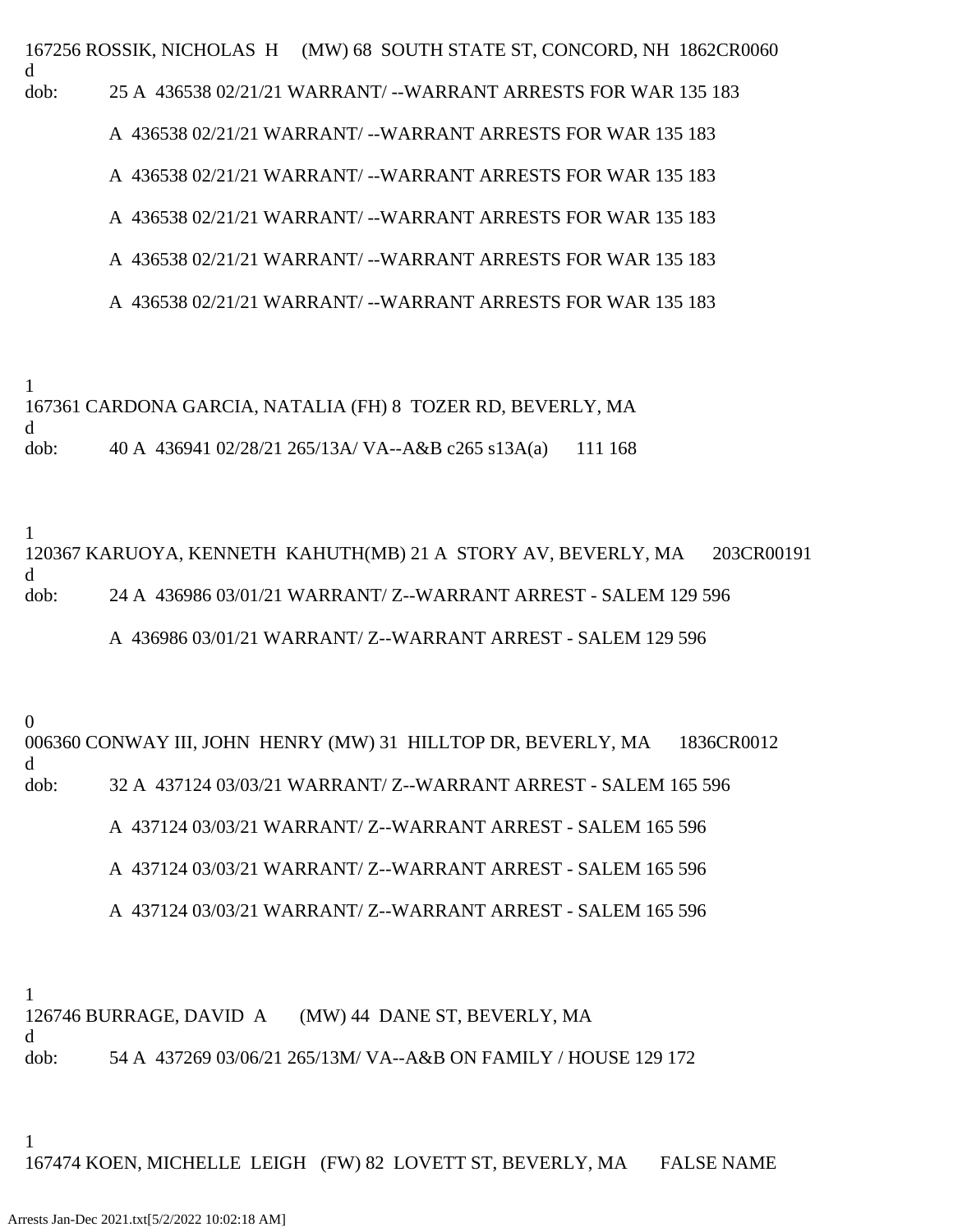d

dob: 30 A 437377 03/08/21 90/25/A- --IDENTIFY SELF, MV OPERA 155 184

#### A 437377 03/08/21 90/17/A- --SPEEDING RATE OF SPEED 155 184

#### A 437377 03/08/21 90/10/A- --UNLICENSED OPERATION OF 155 184

0

054337 DANIELS, PETER J (MW) 1 WINTER ST, BEVERLY, MA 2136CR0003 d dob: 51 A 437636 03/12/21 WARRANT/ Z--WARRANT ARREST - SALEM 100 172

1

157770 BUDD, VICTORIA KATHERIN(FW) 29 CLARK ST, DANVERS, MA d

dob: 25 A 437724 03/14/21 265/13M/ VA--A&B ON FAMILY/HOUSEHO 157 596

1

167630 SANTOS MAYSONET, CARLOS (MH) 56 RIVER ST, BEVERLY, MA WR5457993T d dob: 42 A 438016 03/19/21 WARRANT/ --WARRANT ARRESTS FOR WAR 116 123

0

041575 VELASQUEZ, ANGEL VINICI(MH) 26 BARTLETT ST, BEVERLY, MA DOMESTIC d dob: 39 A 438048 03/19/21 265/13A/ VA--A&B c265 s13A(a) 129 106

0 050618 JACQUES, DANIEL (MW) HOMELESS, BEVERLY, MA 1936CR0029 d dob: 41 A 438069 03/20/21 WARRANT/ Z--WARRANT ARREST - SALEM 596 116

0 043396 WYSONG, RICHARD F (MW) 333 CABOT ST, BEVERLY, MA d dob: 65 A 438081 03/20/21 265/13M/ VA--A&B ON FAMILY / HOUSE 114 596

1

167660 DIAS-BARBOSA, ADINAZIO (MH) 191 MAIN ST, PORT WASHINGTON, N COCAINE d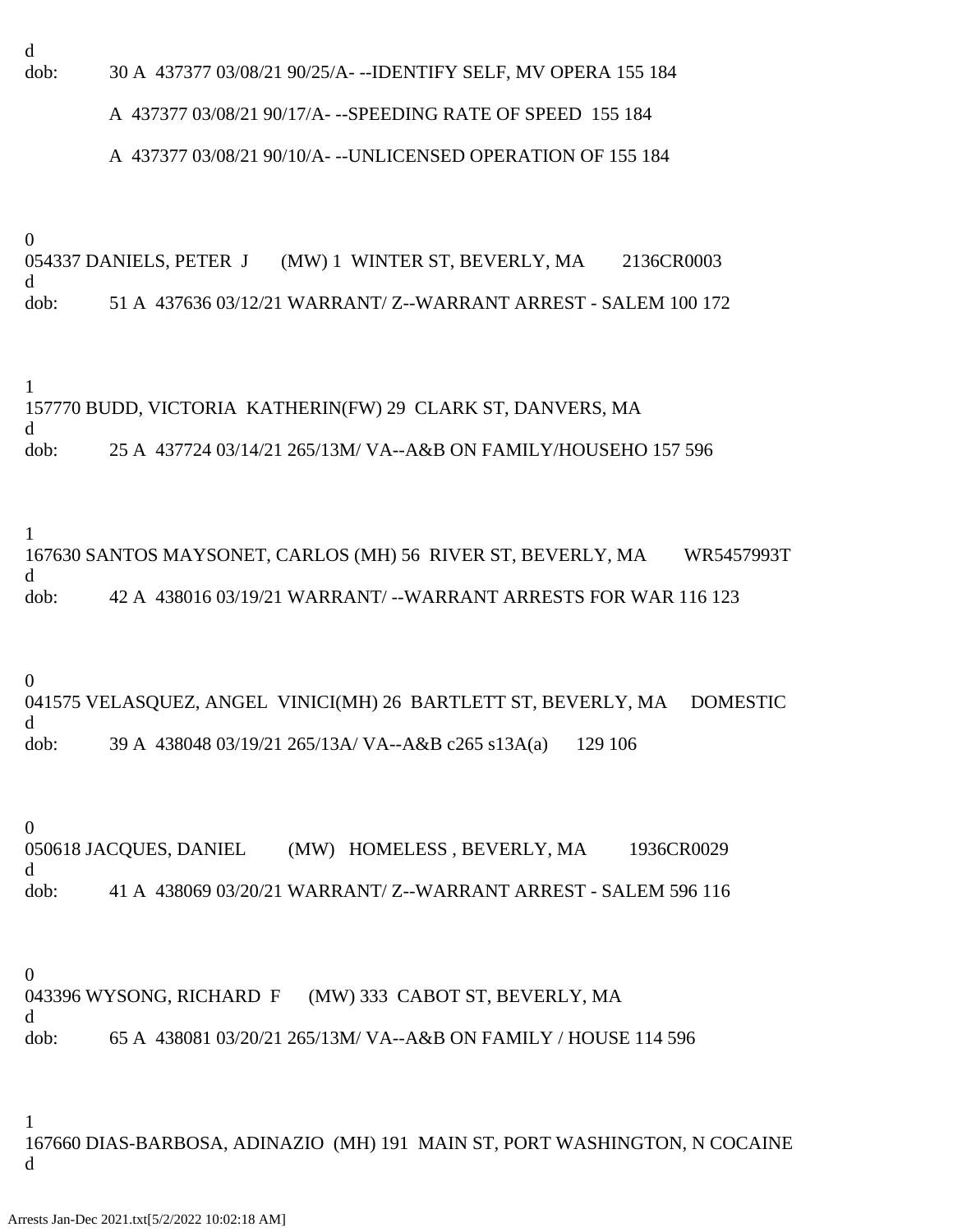# dob: 24 A 438154 03/22/21 94C/32E/ --COCAINE, TRAFFICKING IN 115 152

## A 438154 03/22/21 94C/32/C D--DRUG, POSSESS TO DISTR 115 152

1 162107 WEIL, ALEXANDRA KARREN (FW) 26 WELLMAN ST, BEVERLY, MA d dob: 28 A 438563 03/29/21 265/13A/ VA--A&B c265 s13A(a) 183 166

1 167807 FLORES, JOANNE (FH) 40 RIVER ST, SOMERVILLE, MA d dob: 30 A 438837 04/02/21 272/53/F --DISORDERLY CONDUCT c272 135 147 A 438837 04/02/21 266/130- --PRISONER VANDALIZE JAIL 135 147

1 120367 KARUOYA, KENNETH KAHUTH(MB) 21 A STORY AV, BEVERLY, MA 2136CR0002 d dob: 24 A 438865 04/02/21 WARRANT/ Z--WARRANT ARREST - SALEM 129 96

0 073479 MCFADDEN, JR, CHRISTOPHE(MB) 245 RANTOUL ST, BEVERLY, MA d dob: 31 A 438985 04/04/21 265/13M/ VA--A&B ON FAMILY / HOUSE 182 174

1 167819 PATTERSON, SHAKEISHA (FB) 14 BOW ST, BEVERLY, MA d dob: 28 A 439059 04/05/21 265/15B/ VA--ASSAULT W/DANGEROUS W 182 172 A 439059 04/05/21 265/15B/ VA--ASSAULT W/DANGEROUS W 182 172 A 439059 04/05/21 265/15B/ VA--ASSAULT W/DANGEROUS W 182 172 A 439059 04/05/21 265/15B/ VA--ASSAULT W/DANGEROUS W 182 172 A 439059 04/05/21 275/2-0 --THREAT TO COMMIT CRIME 182 172

1 166918 LARA, KHRIS J (MH) 159 BOSTON ST, SALEM, MA d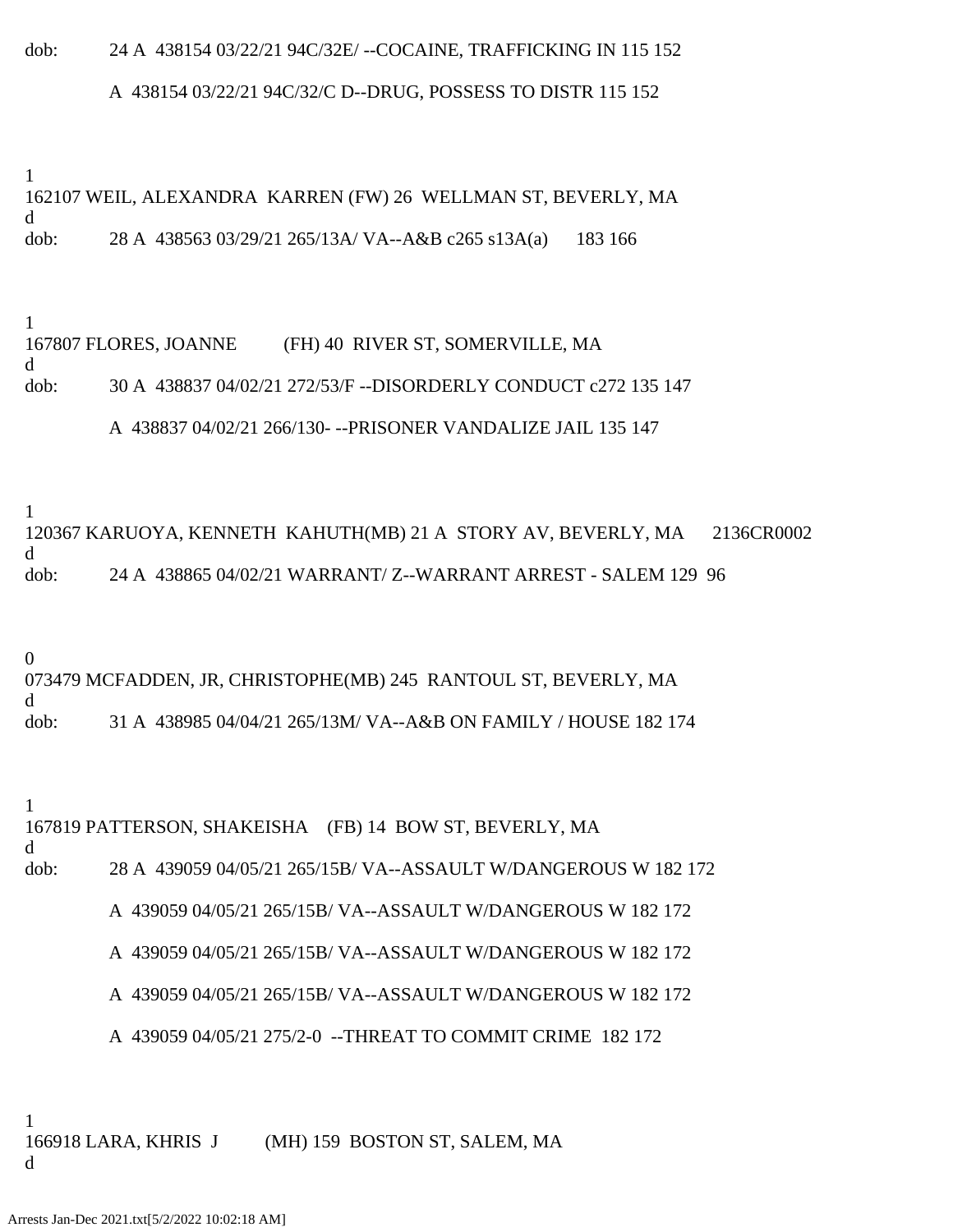# dob: 27 A 439128 04/06/21 94C/32/C D--DRUG, POSSESS TO DISTR 115 152 A 439128 04/06/21 94C/32A/ D--DRUG, POSSESS TO DISTR 115 152

1 130659 NELSON, JOHN P (MW) 56 MARGIN ST, SALEM, MA d dob: 46 A 439107 04/06/21 94C/32/C D--DRUG, POSSESS TO DISTR 172 175

1 167259 WETMORE, ADAM JAMES (MW) 13 SCHOOL ST, BEVERLY, MA d dob: 32 A 439103 04/06/21 90/24/C- --LEAVE SCENE OF PROPERTY 129 172 A 439103 04/06/21 WARRANT/ --WARRANT ARRESTS FOR WAR 129 172

A 439103 04/06/21 90/12/C- --UNLICENSED/SUSPENDED OP 129 172

A 439107 04/06/21 94C/34/I D--DRUG, POSSESS CLASS E 172 175

1 167921 BOUCHER, ALEC M (MW) 28R CABOT ST, BEVERLY, MA d dob: 24 A 439238 04/07/21 266/17/A --ENTER AT NIGHT FOR FELO 157 161

A 439238 04/07/21 265/13A/ VA--A&B c265 s13A(a) 157 161

1 141585 BUCCI, JEFFREY (MW) 240 CANAL ST, LAWRENCE, MA TEMP WAR/W d dob: 50 A 439190 04/07/21 COURTESY --DV WARRANT - WENHAM PD 161 168

1

167924 VALENTIN, DAVONNE J (MH) 25 BRYANT ST, EVERETT, MA FENTANYL d dob: 27 A 439240 04/07/21 94C/32E/ --FENTANYL, TRAFFICKING I 115 152 A 439240 04/07/21 90/23/K --LICENSE SUSPENDED, OP M 115 152

A 439240 04/07/21 555555 --MISCELLANEOUS MUNIC MOT 115 152

1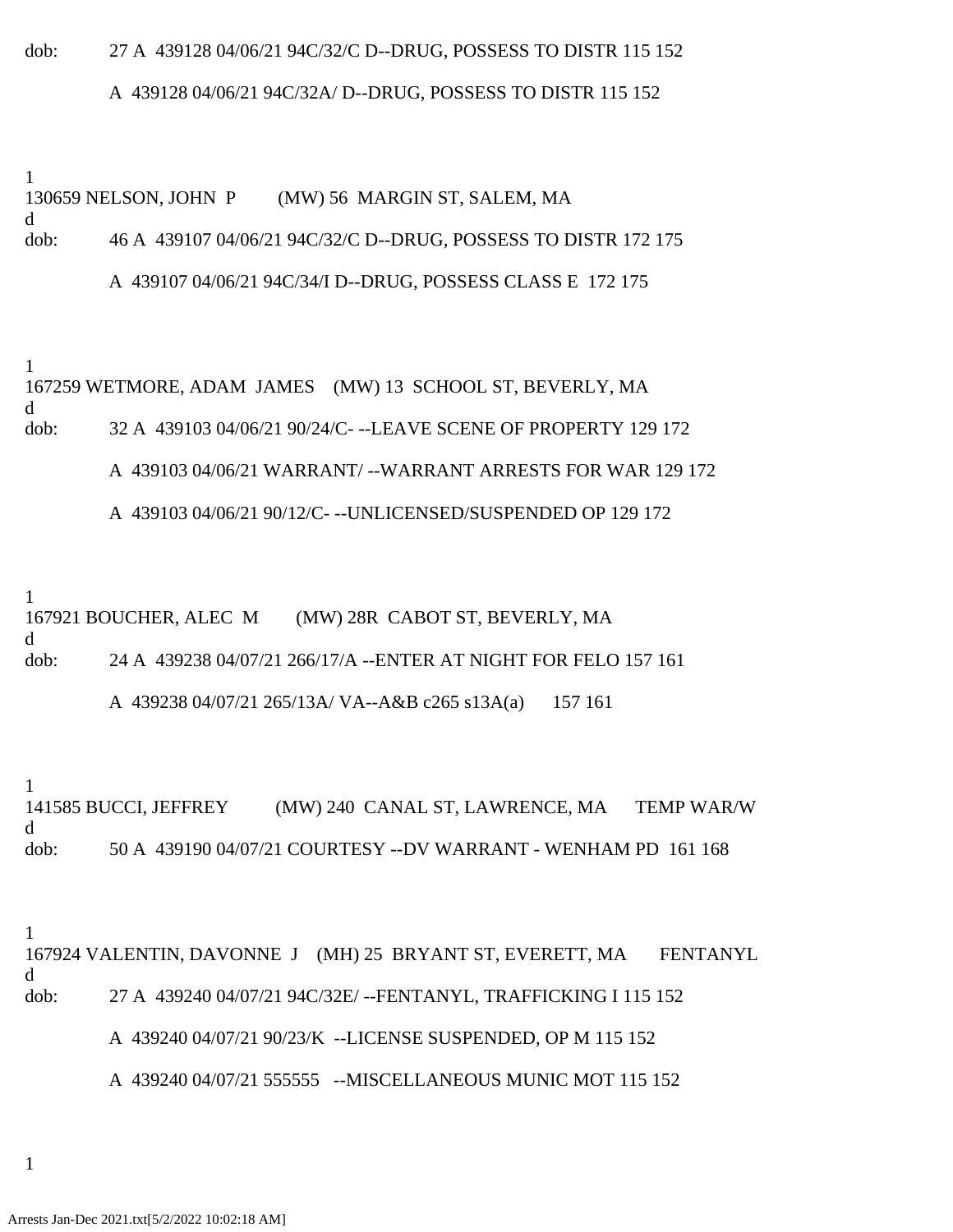120723 VENTRE, BAILEY (FW) 34 BROADWAY , BEVERLY, MA d dob: 25 A 439560 04/11/21 265/13M/ VA--A&B ON FAMILY / HOUSE 182 106

0

049154 PASQUARELLI, JOHNATHAN (MW) 4 RIVER ST, BEVERLY, MA 2136CR0004 d dob: 34 A 439590 04/12/21 WARRANT/ Z--WARRANT ARREST - SALEM 100 159

1

168068 SAWALL, III, ROBERT EDW(MW) 12 MARTIN ST, DANVERS, MA 1922CR0011 d dob: 60 A 439715 04/13/21 WARRANT/ --WARRANT ARRESTS FOR WAR 118 106 A 439715 04/13/21 90/13B/A --ELECTRONIC DEVICE, USE 118 106 A 439715 04/13/21 90/23/K --LICENSE SUSPENDED, OP M 118 106

1 168088 EVANS, RICHARD N (MW) HOMELESS , BEVERLY, MA 2061CR0012 d dob: 24 A 439782 04/14/21 WARRANT/ --WARRANT ARRESTS FOR WAR 174 117 A 439782 04/14/21 WARRANT/ --WARRANT ARRESTS FOR WAR 174 117 A 439782 04/14/21 WARRANT/ --WARRANT ARRESTS FOR WAR 174 117 A 439782 04/14/21 268/32B- --RESIST ARREST c268 s32B 174 117

0

048305 WOODBERRY, JENNIFER MAR(FW) 3 PRISCILLA RD, BEVERLY, MA d dob: 38 A 440115 04/20/21 90/24/J- O--OUI-LIQUOR OR .08% c90 100 188 A 440115 04/20/21 90/7/D-0 --EQUIPMENT VIOLATION, MI 100 188 A 440115 04/20/21 90/24/E- --NEGLIGENT OPERATION OF 100 188

0

085807 BALIQI, HYSENJ (MW) 119 BRIDGE ST, BEVERLY, MA 2136CR0004 d dob: 60 A 440184 04/21/21 WARRANT/ Z--WARRANT ARREST - SALEM 188 608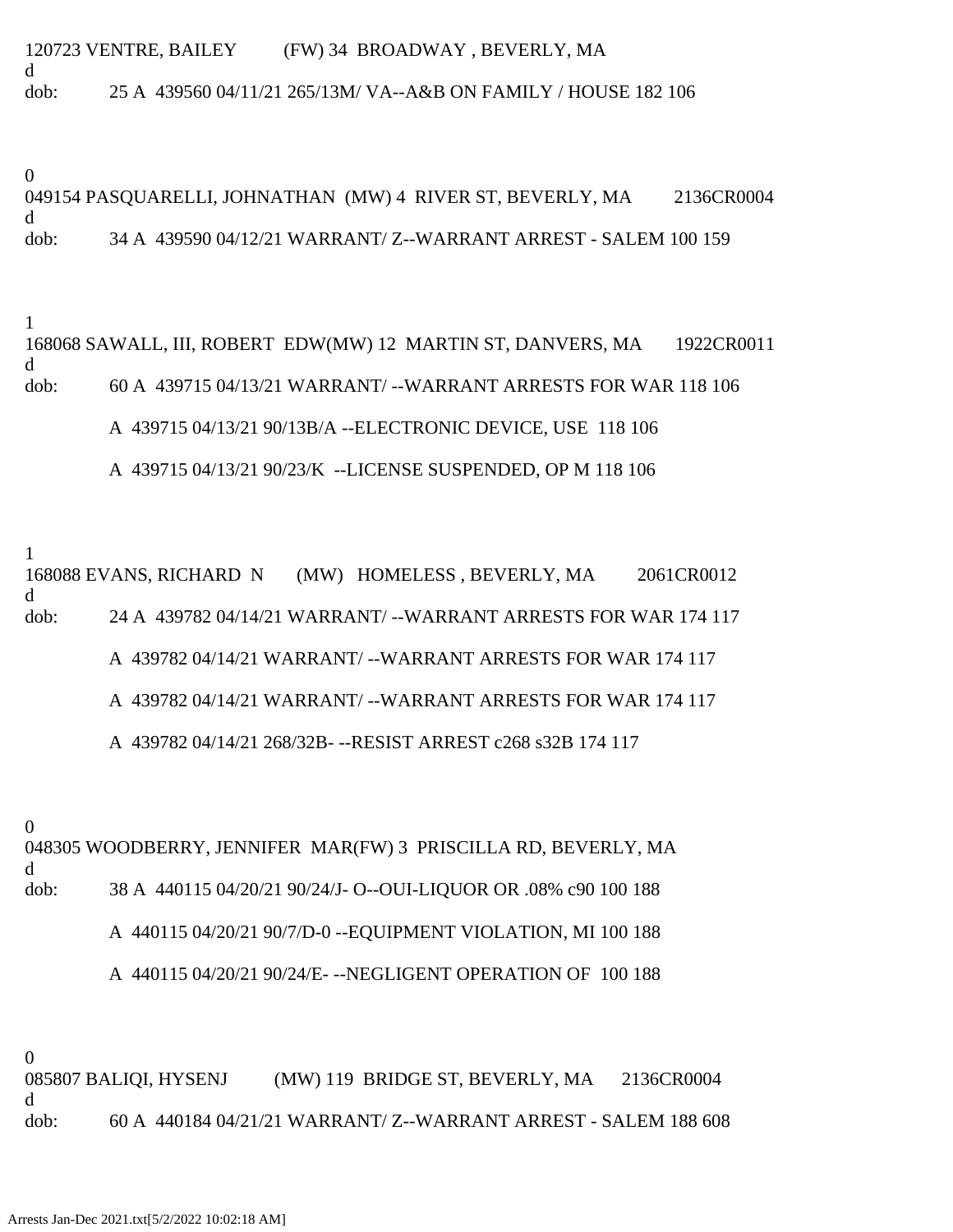168047 NIVAR ANDUJAR, FRANCISCO(MH) 97 ALLEY ST, LYNN, MA

dob: 31 A 440252 04/22/21 94C/32E/ --FENTANYL, TRAFFICKING I 152 166

A 440252 04/22/21 94C/32E/ --COCAINE, TRAFFICKING IN 152 166

A 440252 04/22/21 90/24A-0 L--MOTOR VEH IN FELONY/LA 152 166

1

1

d

167630 SANTOS MAYSONET, CARLOS (MH) 56 RIVER ST, BEVERLY, MA WR5494645T d dob: 42 A 440254 04/22/21 WARRANT/ --WARRANT ARRESTS FOR WAR 100 123 A 440254 04/22/21 WARRANT/ --WARRANT ARRESTS FOR WAR 100 123

A 440254 04/22/21 WARRANT/ --WARRANT ARRESTS FOR WAR 100 123

0

d

052057 THOMAS, KYMBER D (FW) 73 FOWLER ST, REVERE, MA

dob: 53 A 440364 04/23/21 266/16/D --B&E VEHICLE/BOAT NIGHTT 171 111

1

168230 RICE, TAYLOR DREW (FW) 154 RAMSDELL RD, GRAY, ME d dob: 29 A 440365 04/24/21 265/13M/ VA--A&B ON FAMILY / HOUSE 106 172

0 052057 THOMAS, KYMBER D (FW) 73 FOWLER ST, REVERE, MA TEMPORARY d dob: 53 A 440364 04/24/21 WARRANT/ Z--WARRANT ARREST - SALEM 171 111

1 167924 VALENTIN, DAVONNE J (MH) 25 BRYANT ST, EVERETT, MA d dob: 27 A 439240 04/26/21 90/24A-0 L--MOTOR VEH IN FELONY/LA 115 152

0

009674 KIMBALL, JON M (MW) 32 BROADWAY , BEVERLY, MA 2136CR0005 d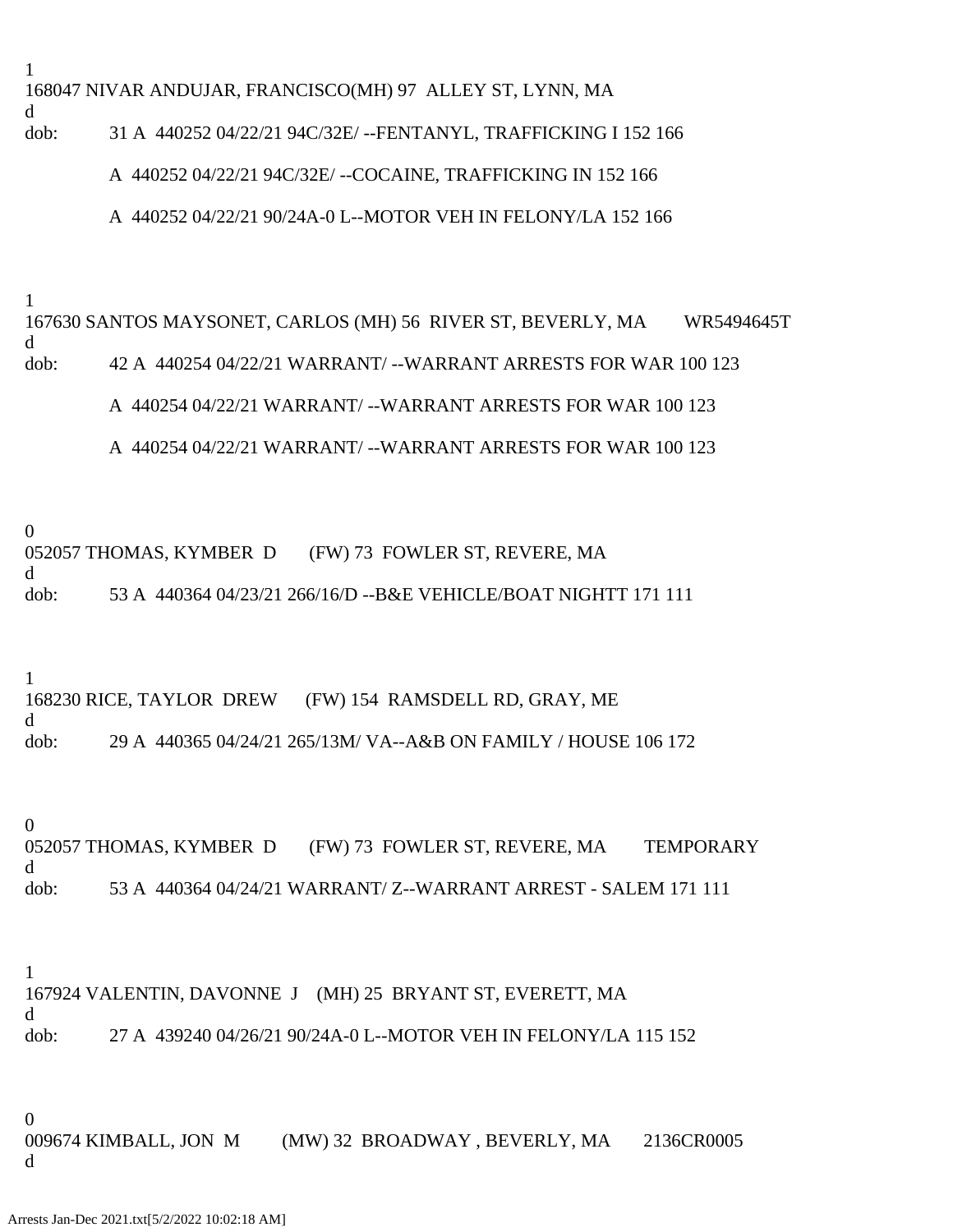0

077663 PELLETIER, STACEY A (FW) 3 ELNEW AV, BEVERLY, MA 2136CR0005 d dob: 52 A 440925 05/04/21 WARRANT/ Z--WARRANT ARREST - SALEM 138

1

100695 MULLEN, ANITA R (FW) 0 BELL CT, MANCHESTER, MA

d

dob: 63 A 441157 05/07/21 90/24/J- O--OUI-LIQUOR OR .08% c90 114 159

A 441157 05/07/21 90/24/O- --RECKLESS OPERATION OF M 114 159

A 441157 05/07/21 89/4A-0 --MARKED LANES VIOLATION 114 159

1

d

108294 GRIFFIN, PETER (MW) 245 ESSEX ST, BEVERLY, MA

dob: 52 A 441185 05/08/21 265/13M/ VA--A&B ON FAMILY / HOUSE 175 97

A 441185 05/08/21 265/15D/ V--STRANGULATION OR SUFFO 175 97

1

167014 ATILES, MICHELE LEIGH (FW) 35 GRANT ST, BEVERLY, MA 2136CR0005 d dob: 46 A 441415 05/12/21 WARRANT/ Z--WARRANT ARREST - SALEM 133 172

1 101370 EATON JR, VICTOR JOHN (MW) 21 PARSONS ST, PEABODY, MA d dob: 39 A 441471 05/13/21 266/120--TRESPASS c266 s120 121 188

1 157441 FEDUSKA, MATTHEW V (MW) , HOMELESS, MA 2053CR0013 d dob: 36 A 441714 05/16/21 WARRANT/ --WARRANT ARRESTS FOR WAR 182 156

A 441714 05/16/21 265/13M/ VA--A&B ON FAMILY / HOUSE 182 156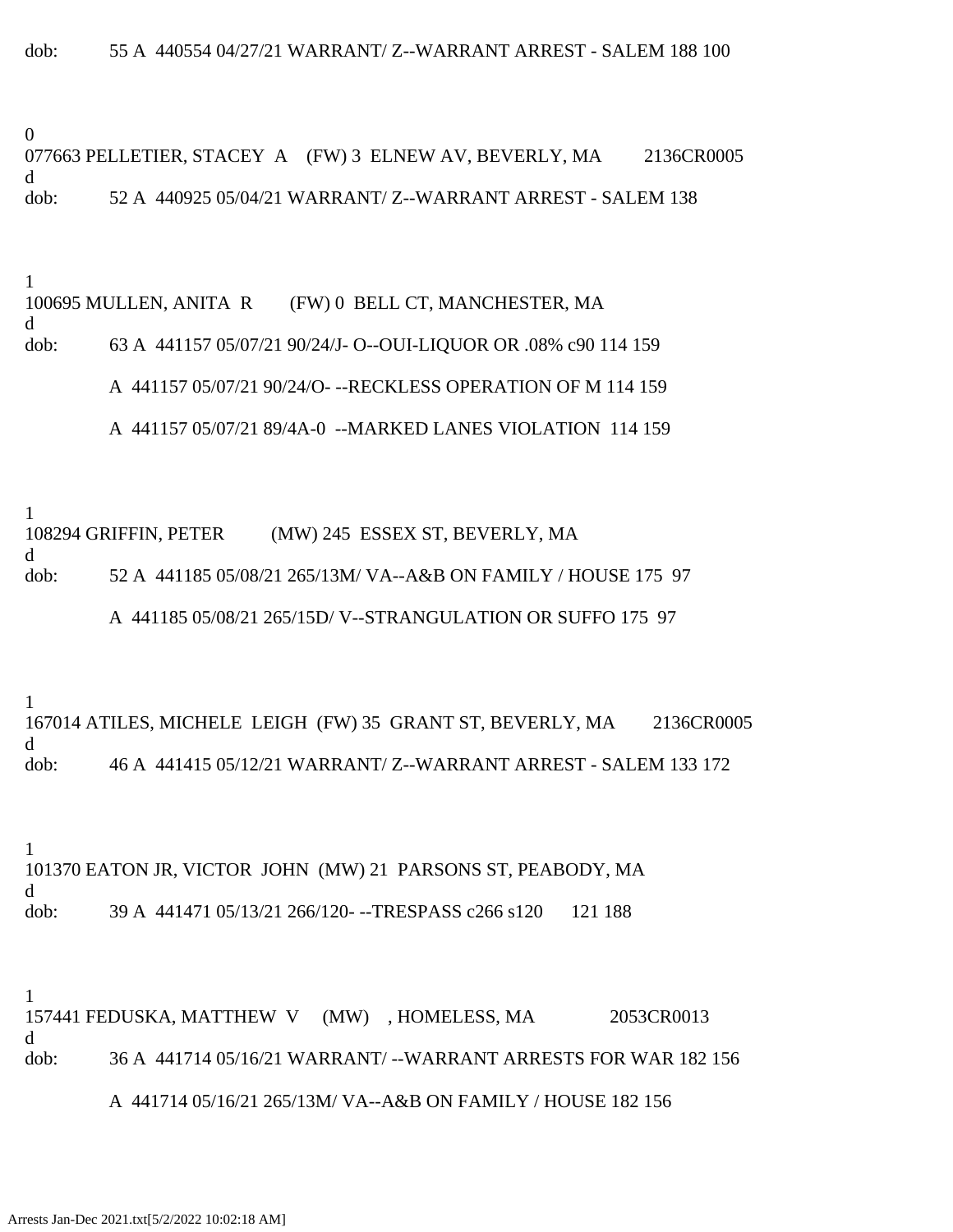1 168540 WARNER, WONKU J (MB) 56 RIVER ST, BEVERLY, MA WR559199TC d dob: 43 A 441760 05/17/21 WARRANT/ --WARRANT ARRESTS FOR WAR 100 168

### A 441760 05/17/21 WARRANT/ --WARRANT ARRESTS FOR WAR 100 168

1

168639 ROBINSON, CHRISTOPHER (MB) HOMELESS ST, BEVERLY, MA 2036CR0009 d dob: 40 A 442029 05/19/21 WARRANT/ Z--WARRANT ARREST - SALEM 157 161

## A 442029 05/19/21 2036CR00 Z--WARRANT ARREST - SALEM 157 161

1

168650 ROBINSON, CHRISTOPHER (MB) 14 SUMMER ST, SALEM, MA 2036CR0009 d dob: 40 A 442029 05/19/21 WARRANT/ Z--WARRANT ARREST - SALEM 157 A 442029 05/19/21 WARRANT/ Z--WARRANT ARREST - SALEM 157

1 140790 MELANSON, MICHAEL ROBER(MW) 2 JOANNE TE, NORTH READING, MA d dob: 42 A 442251 05/21/21 265/13M/ VA--A&B ON FAMILY / HOUSE 179 111

0 078169 LANDRY JR., DENNIS J (MW) 45 ROUNDY ST, BEVERLY, MA d dob: 43 A 442378 05/23/21 265/13M/ VA--A&B ON FAMILY / HOUSE 168 174 A 442378 05/23/21 265/13D/ A--A&B ON POLICE OFFICER 168 174

A 442378 05/23/21 268/32B- --RESIST ARREST c268 s32B 168 174

A 442378 05/23/21 265/13A/ VA--A&B c265 s13A(a) 168 174

0

060275 CARR, KATHERINE GERTRUD(FW) 333 CABOT ST, BEVERLY, MA d dob: 45 A 442451 05/24/21 209A/7-4 --ABUSE PREVENTION ORDER, 596 111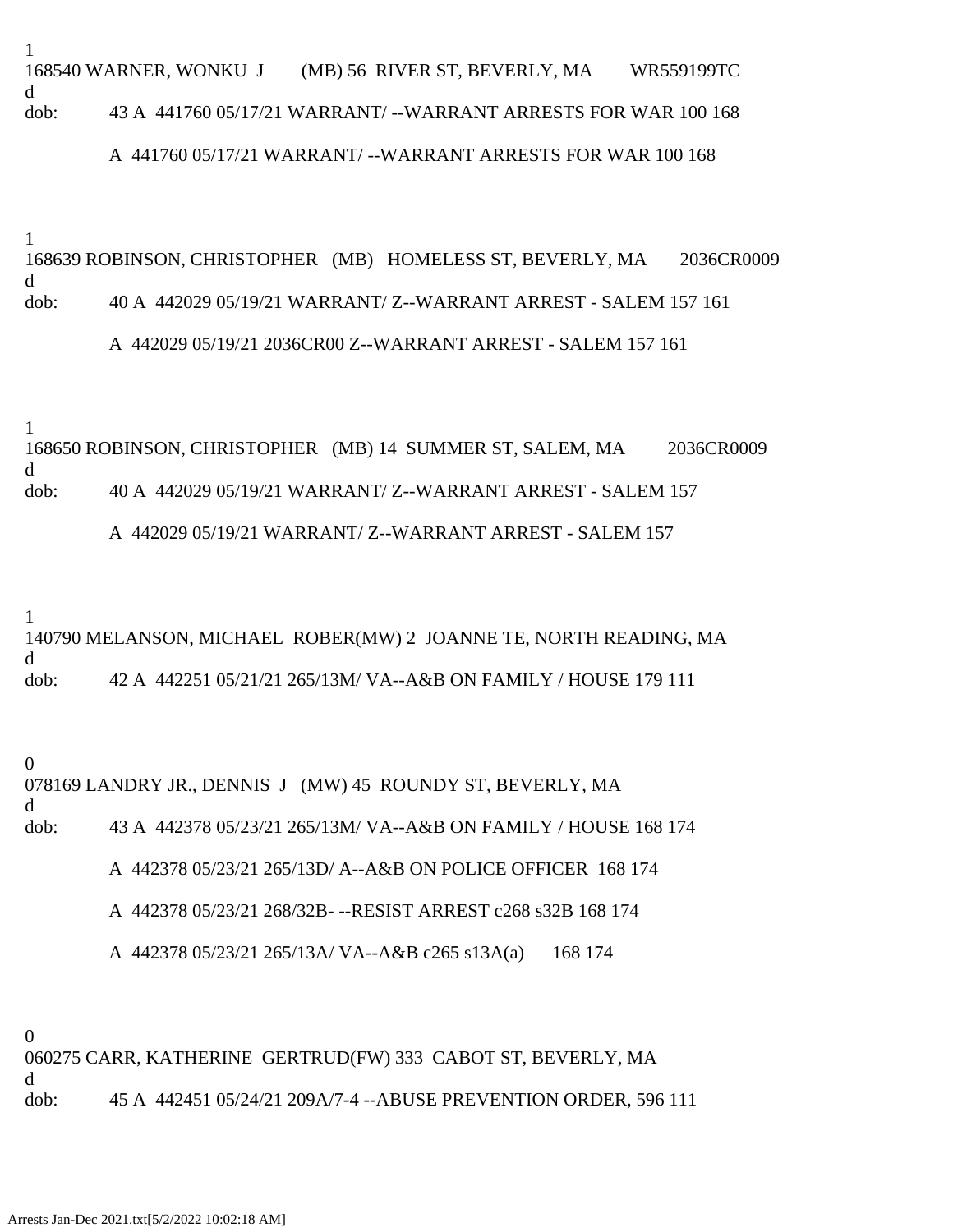1 147091 CHALMERS, RYAN MATTHEW (MW) 19 STURTEVANT ST, BEVERLY, MA 20DL0285SA d dob: 18 A 442419 05/24/21 WARRANT/ Z--WARRANT ARREST - SALEM 187 100

1 157506 CYPIEN, JEAN OSSE RANDA(MB) 22 ROPES ST, BEVERLY, MA d dob: 28 A 442505 05/25/21 265/13M/ VA--A&B ON FAMILY / HOUSE 161 191

 $\theta$ 

013954 PALOMBO, SARAH (FW) 4 FIELDER RD, BEVERLY, MA 2ND OFFENS d dob: 45 A 442669 05/27/21 90/24/G- O--OUI--DRUGS, 2ND OFFENS 159 156

A 442669 05/27/21 90/24/E- --NEGLIGENT OPERATION OF 159 156

1

168883 WILLET, JOHN PAUL (MW) 14 PROSPECT RD, DEERFIELD, NH

d

dob: 36 A 442800 05/28/21 90/24/J- O--OUI-LIQUOR OR .08% c90 152 163

A 442800 05/28/21 94C/34/E D--DRUG, POSSESS CLASS C 152 163

A 442800 05/28/21 89/4A-0 --MARKED LANES VIOLATION 152 163

A 442800 05/28/21 90/24/E- --NEGLIGENT OPERATION OF 152 163

0 048702 NEGRON, MARIANA (FW) 15 BOW ST, BEVERLY, MA 1613CR0055 d dob: 39 A 442827 05/29/21 WARRANT/ --WARRANT ARRESTS FOR WAR 174 A 442827 05/29/21 266/30A/ --SHOPLIFTING BY ASPORTAT 174

1 135507 DANIELS, VANESSA LEIGH (FW) 20 BLAINE AV, BEVERLY, MA d dob: 37 A 442854 05/30/21 265/13A/ VA--A&B c265 s13A(a) 96 176 A 442854 05/30/21 265/15A/ VA--A&B WITH DANGEROUS WE 96 176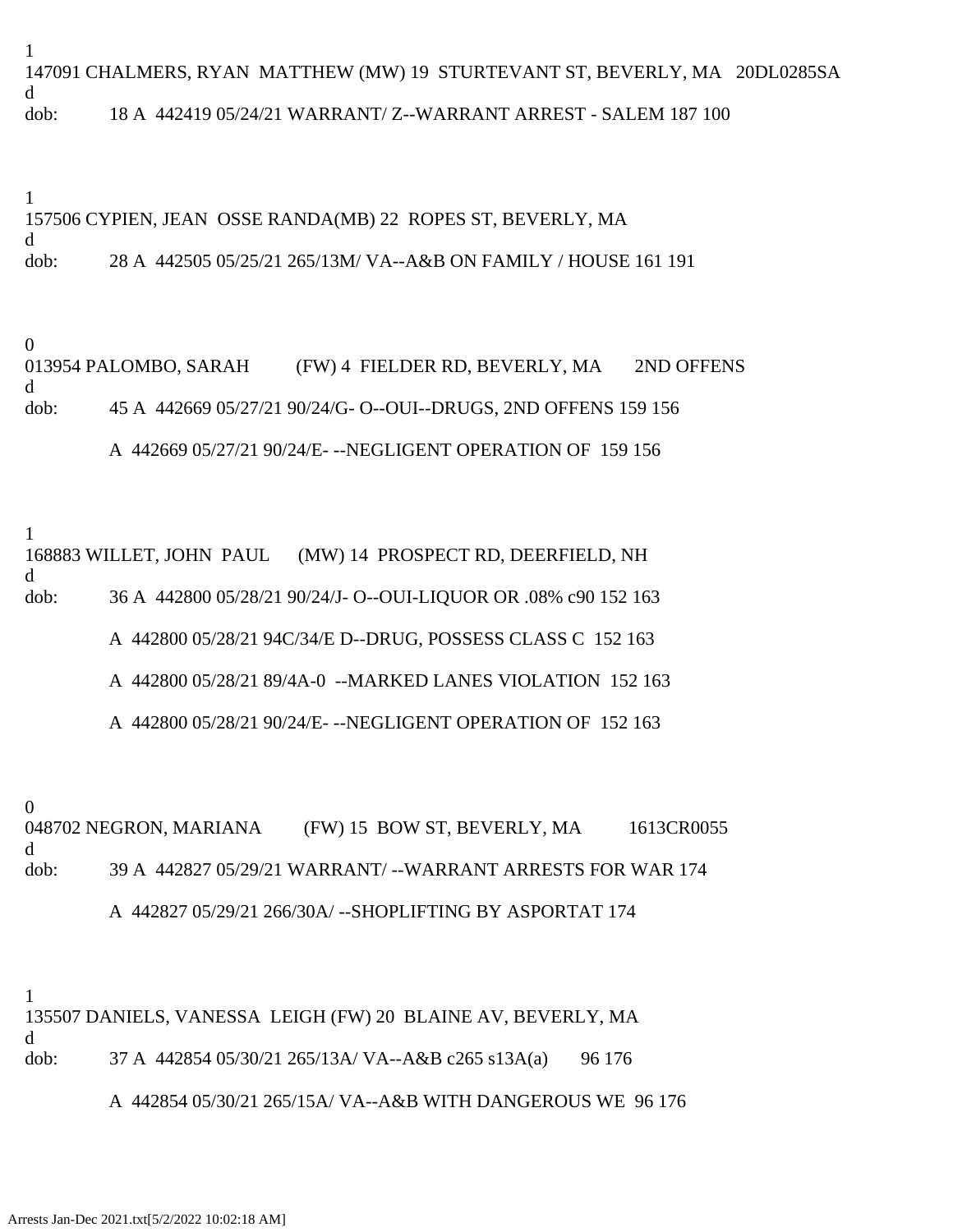1 163501 GERMAIN, DONALD LEE (MU) HOMELESS ST, BEVERLY, MA d dob: 49 A 443089 06/03/21 265/13A/ VA--A&B c265 s13A(a) 171 138

1 108003 ENG, MARK A (MW) 29 BATES PARK AV, BEVERLY, MA d dob: 58 A 443232 06/05/21 265/13M/ VA--A&B ON FAMILY / HOUSE 129 114

1 169002 GELSOMINI, ANTHONY V (MW) 5 JAMES RD, IPSWICH, MA d dob: 19 A 443238 06/05/21 BOS/16/4 --VIOLATION, CITY KNIFE O 100 106

1 169005 NADEAU, LOGAN DANIEL (MW) 148 ELLIOT ST, BEVERLY, MA d dob: 26 A 443242 06/05/21 265/13M/ VA--A&B ON FAMILY / HOUSE 159 106 A 443242 06/05/21 265/15A/ VA--A&B WITH DANGEROUS WE 159 106 A 443242 06/05/21 265/15A/ VA--A&B WITH DANGEROUS WE 159 106 A 443242 06/05/21 265/15A/ VA--A&B WITH DANGEROUS WE 159 106 A 443242 06/05/21 265/15D/ V--STRANGULATION OR SUFFO 159 106 A 443242 06/05/21 265/15D/ V--STRANGULATION OR SUFFO 159 106 A 443242 06/05/21 265/15D/ V--STRANGULATION OR SUFFO 159 106 A 443242 06/05/21 WARRANT/ --WARRANT ARRESTS FOR WAR 159 106 A 443242 06/05/21 WARRANT/ --WARRANT ARRESTS FOR WAR 159 106

1 135507 DANIELS, VANESSA LEIGH (FW) 20 BLAINE AV, BEVERLY, MA d dob: 37 A 443327 06/07/21 90/23/D- --LICENSE SUSPENDED, OP M 100 183 A 443327 06/07/21 90/24I-2 --ALCOHOL IN MV, POSSESS 100 183

0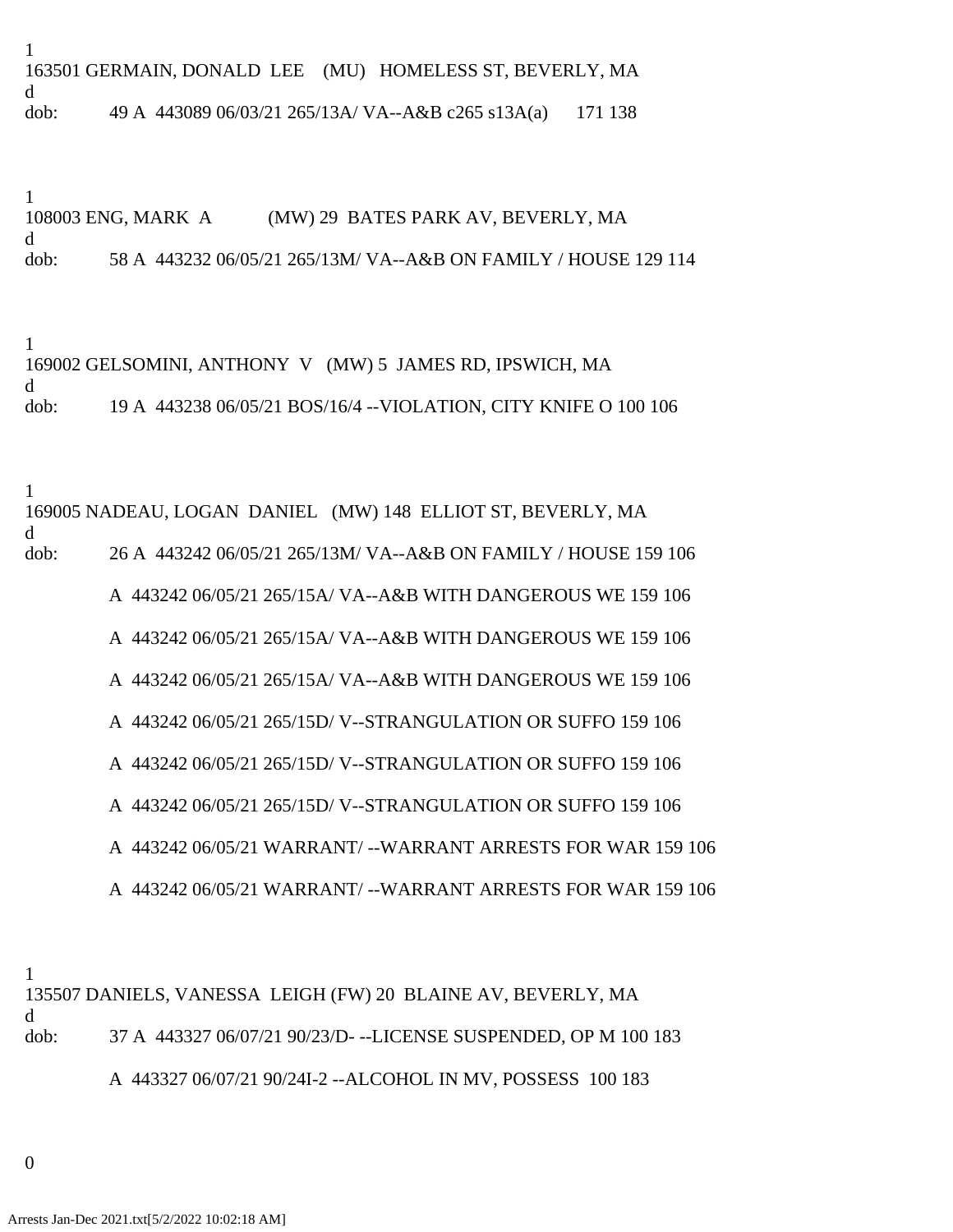077663 PELLETIER, STACEY A (FW) 3 ELNEW AV, BEVERLY, MA 2136CR0008 d dob: 52 A 443535 06/09/21 WARRANT/ Z--WARRANT ARREST - SALEM 100 163

### A 443535 06/09/21 265/15A/ VA--A&B WITH DANGEROUS WE 100 163

1

138365 BELMER, EL (MB) 5 CEHSTNUT ST, BEVERLY, MA d dob: 54 A 443930 06/16/21 265/13M/ VA--ASSAULT ON FAMILY / H 135 89 A 443930 06/16/21 275/2-0 --THREAT TO COMMIT CRIME 135 89

0

064127 NEVES, NILTON S (MH) 273 RANTOUL ST, BEVERLY, MA d dob: 35 A 444034 06/17/21 266/126A --VANDALIZE PROPERTY c266 179 168

A 444034 06/17/21 265/13A/ VA--A&B c265 s13A(a) 179 168

A 444034 06/17/21 268/32B- --RESIST ARREST c268 s32B 179 168

1

166707 WHITE, ERIN (FW) 8 MUNROE ST, BEVERLY, MA

d

dob: 25 A 444237 06/20/21 90/24/J- O--OUI-LIQUOR OR .08% c90 172 182

A 444237 06/20/21 90/24/E- --NEGLIGENT OPERATION OF 172 182

1

159633 ROSARIO, DARIUS (MH) 706 MANOR RD, BEVERLY, MA d dob: 25 A 444471 06/24/21 666666-0 --MISCELLANEOUS MUNIC ORD 147 175

1

169355 MACDONALD, PHILIP GREGO(MW) 74 BRIDGE ST, SALEM, MA d dob: 52 A 444533 06/25/21 272/53/F --DISORDERLY CONDUCT c272 181 147

0 024286 BUTMAN, DONALD A (MW) 8 HARWOOD ST, BEVERLY, MA d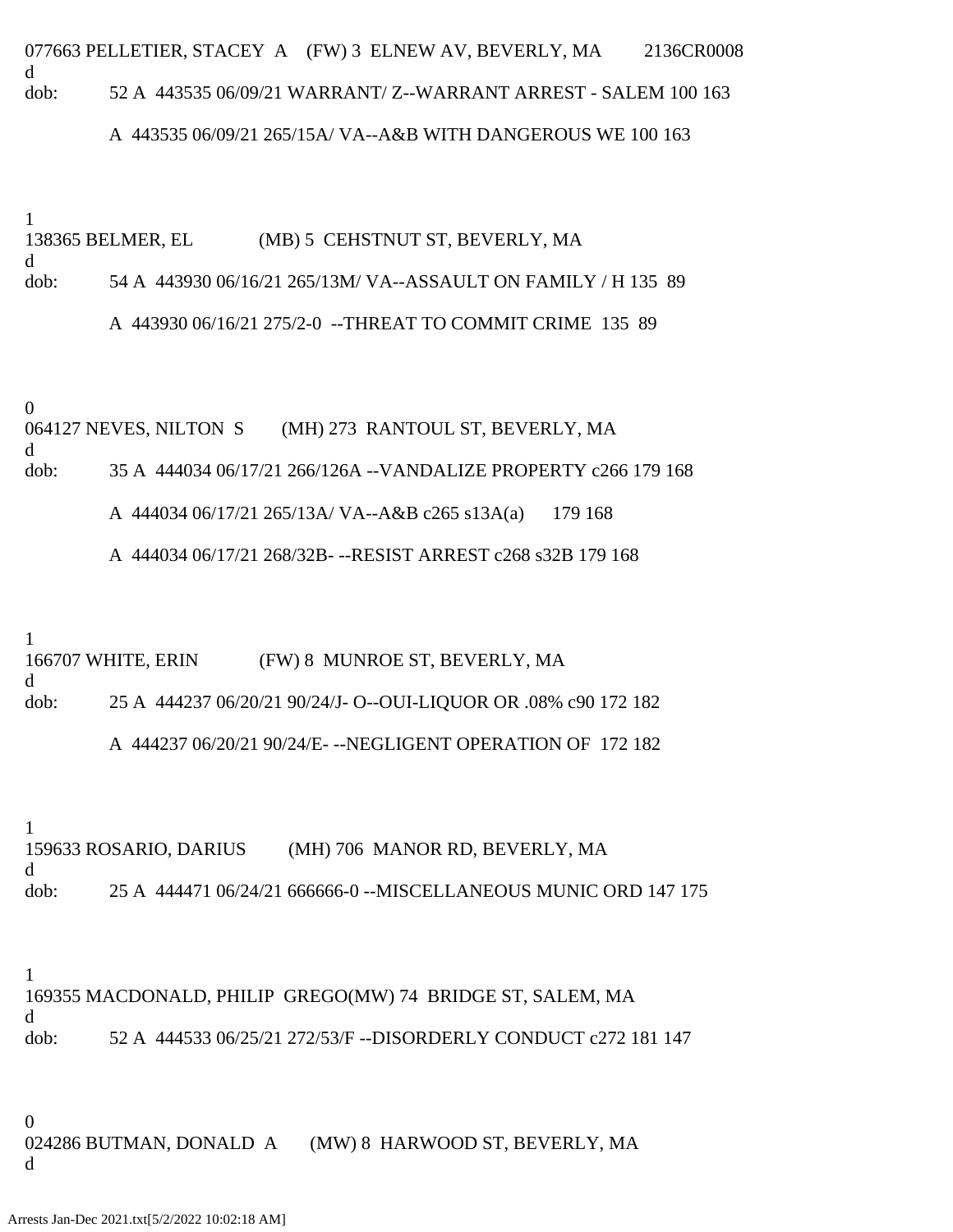#### dob: 37 A 444967 07/03/21 265/13A/ VA--A&B c265 s13A(a) 176 89

#### A 444967 07/03/21 265/13K/ VA--A&B ON +60/DISABLED c 176 89

1 169479 GIL, CALVIN J (MW) 7 DEACON DR, MIDDLETON, MA 2101CR0011 d dob: 23 A 445039 07/04/21 WARRANT/ --WARRANT ARRESTS FOR WAR 172 161 A 445039 07/04/21 WARRANT/ --WARRANT ARRESTS FOR WAR 172 161 A 445039 07/04/21 666666-0 --MISCELLANEOUS MUNIC ORD 172 161

A 445039 07/04/21 666666-0 --MISCELLANEOUS MUNIC ORD 172 161

A 445039 07/04/21 666666-0 --MISCELLANEOUS MUNIC ORD 172 161

A 445039 07/04/21 266/30A/ --SHOPLIFTING BY ASPORTAT 172 161

0

035808 MORIN, ROBERT L (MW) 142 NEW BALCH ST, BEVERLY, MA d dob: 44 A 445030 07/04/21 265/13M/ VA--ASSAULT ON FAMILY / H 179 187 A 445030 07/04/21 265/15D/ V--STRANGULATION OR SUFFO 179 187

1

145658 MERRICK, MICHAEL THOMAS(MW) 23 GRAY TR, BEDFORD, MA d dob: 22 A 445053 07/05/21 90/24/C- --LEAVE SCENE OF PROPERTY 111 166 A 445054 07/05/21 265/13M/ VA--A&B ON FAMILY / HOUSE 175 166 A 445054 07/05/21 268/13B/ --WITNESS/JUROR/POLICE/CO 175 166

1

135506 NADREAU, GERALD RUSSELL(MW) 321 CABOT ST, BEVERLY, MA d dob: 55 A 445276 07/08/21 272/53/F --DISORDERLY CONDUCT c272 89 141

A 445276 07/08/21 265/13A/ VA--A&B c265 s13A(a) 89 141

0

065593 VEGA, LUIS A (MH) 19 POND ST, BEVERLY, MA 327 RANTOU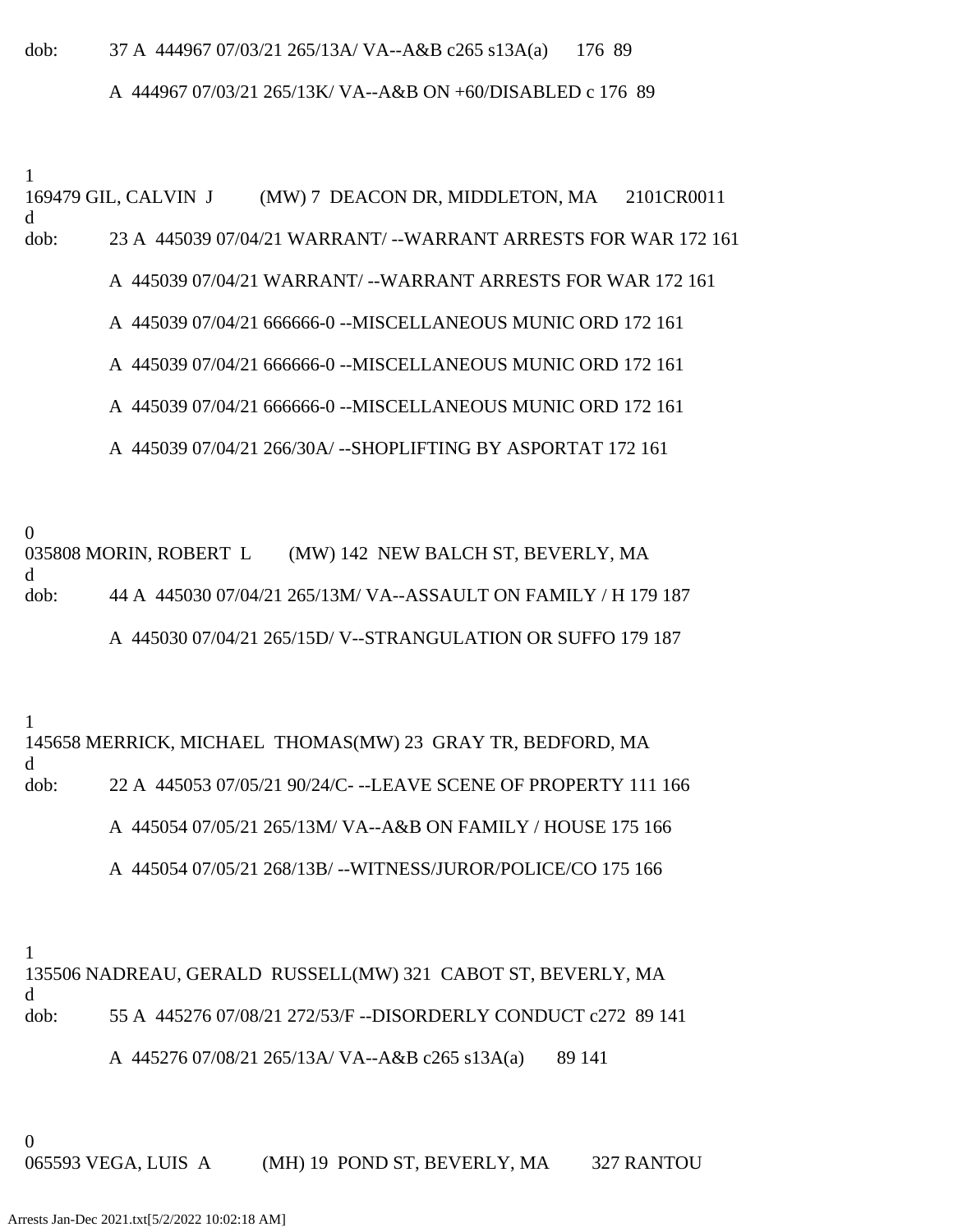d dob: 54 A 445234 07/08/21 WARRANT/ Z--WARRANT ARREST - SALEM 183 166

1 107004 WARREN, ERIC JOHN (MW) 464 CABOT ST, BEVERLY, MA d dob: 26 A 445406 07/10/21 265/13M/ VA--ASSAULT ON FAMILY / H 96 172

# 1 158423 GARCIA-LOSSA, NATHAN AN(MH) 15 CONGRESS ST, BEVERLY, MA .38 LIVE R d dob: 22 A 445634 07/14/21 269/10/T --AMMUNITION WITHOUT FID 100 156 A 445634 07/14/21 666666 --MISCELLANEOUS MUNIC ORD 100 156

A 445634 07/14/21 272/53/F --DISORDERLY CONDUCT c272 100 156

A 445634 07/14/21 268/32B- --RESIST ARREST c268 s32B 100 156

A 445634 07/14/21 269/14B/ --FALSE/SILENT 911 CALL c 100 156

1

169624 WALSH, DAVID MICHAEL (MU) 1104 CRANE BROOK WY, PEABODY, M d dob: 27 A 445655 07/14/21 272/53/F --DISORDERLY CONDUCT c272 33 182

A 445655 07/14/21 266/120- --TRESPASS c266 s120 33 182

A 445655 07/14/21 268/32B- --RESIST ARREST c268 s32B 33 182

1

157626 BATISTA, NELSON D (MH) 35 HILLTOP DR, BEVERLY, MA 2113CR0011 d dob: 28 A 445712 07/15/21 WARRANT/ --WARRANT ARRESTS FOR WAR 158 172

0

d

082501 CHRIST, MARIAH RACHEL (FU) 16 VIRGINIA ST, BOSTON, MA

dob: 25 A 445665 07/15/21 90/24/J- O--OUI-LIQUOR OR .08% c90 166 117

## A 445665 07/15/21 90/24/E- --NEGLIGENT OPERATION OF 166 117

A 445665 07/15/21 89/4A-0 --MARKED LANES VIOLATION 166 117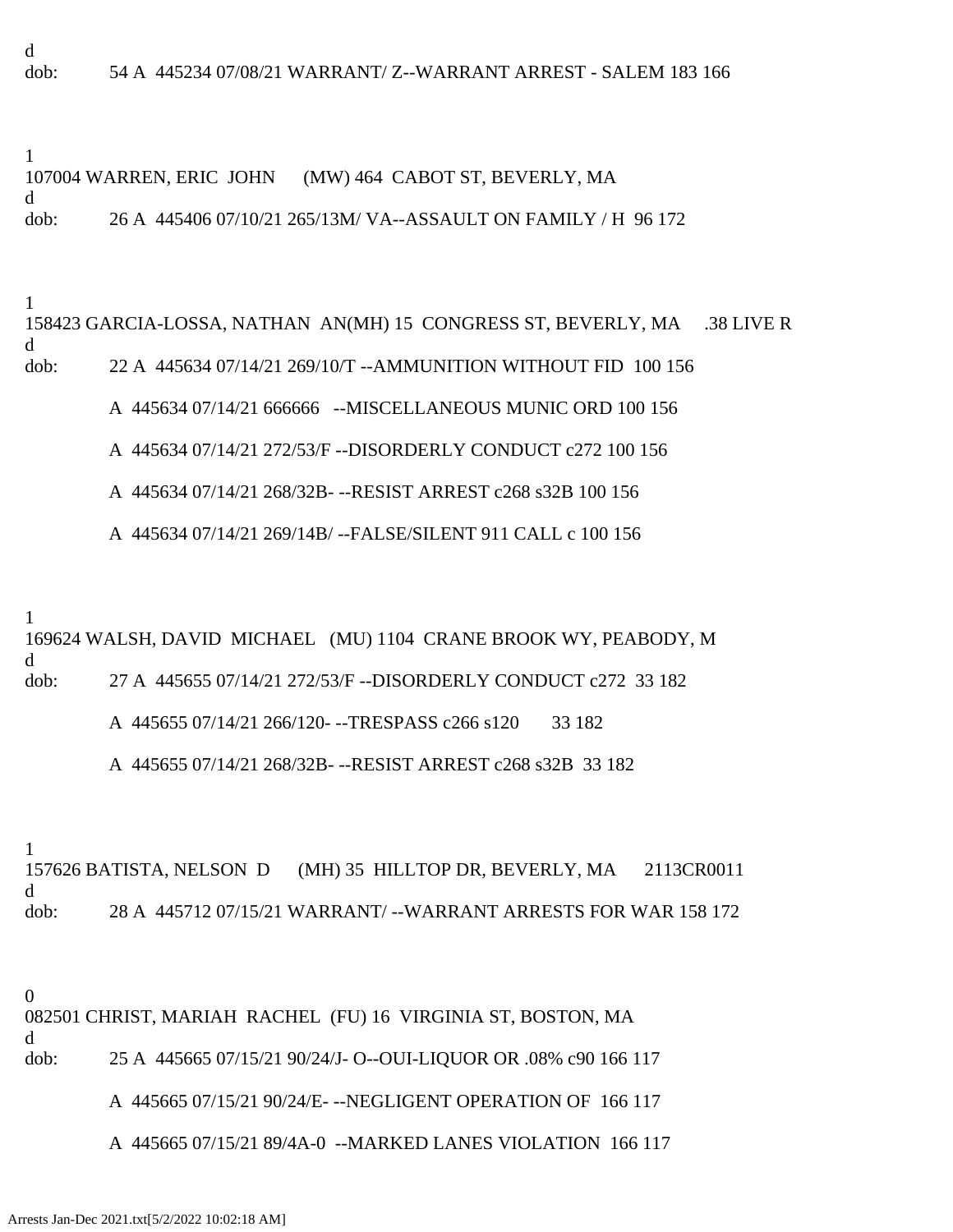#### A 445665 07/15/21 90/9/B-0 --UNREGISTERED MOTOR VEHI 166 117

1

d

169634 MARCHAND, MICHAEL (MW) 9 SNELL ST, FISKDALE, MA

dob: 45 A 445690 07/15/21 90/25/A- --IDENTIFY SELF, MV OPERA 100 190

#### A 445690 07/15/21 275/2-0 --THREAT TO COMMIT CRIME 100 190

1

169643 SHERRY JR., PAUL L (MW) 13 TRASK ST, DANVERS, MA 1822CR0009 d dob: 33 A 445708 07/15/21 WARRANT/ --WARRANT ARRESTS FOR WAR 116 172 A 445708 07/15/21 WARRANT/ Z--WARRANT ARREST - SALEM 116 172 A 445708 07/15/21 WARRANT/ Z--WARRANT ARREST - SALEM 116 172

0 091181 HAYDEN, SERENA MARIE (FW) 47 BUTMAN ST, BEVERLY, MA DOMESTIC M d dob: 23 A 445867 07/18/21 265/13A/ VA--A&B c265 s13A(a) 168 33

A 445867 07/18/21 265/15B/ VA--ASSAULT W/DANGEROUS W 168 33

0

086890 CARNEVALE, MICHAEL R (MW) 11 GLIDDEN ST, BEVERLY, MA d dob: 29 A 445889 07/19/21 265/13M/ VA--A&B ON FAMILY / HOUSE 96 117

1 169716 STOCKTON, FREDERICK (MW) 347 JEFRFREY , SALEM, MA d dob: 57 A 446012 07/20/21 1425CR00 --WARRANT ARRESTS FOR WAR 118

1

147500 SEAMAN, DERIK WAYNE (MW) 177 WEST HOLLIS ST, NASHUA, NH d dob: 39 A 446152 07/21/21 90/23/K --LICENSE SUSPENDED, OP M 158 91

A 446152 07/21/21 90/24/F- O--OUI--DRUGS c90 s24(1)( 158 91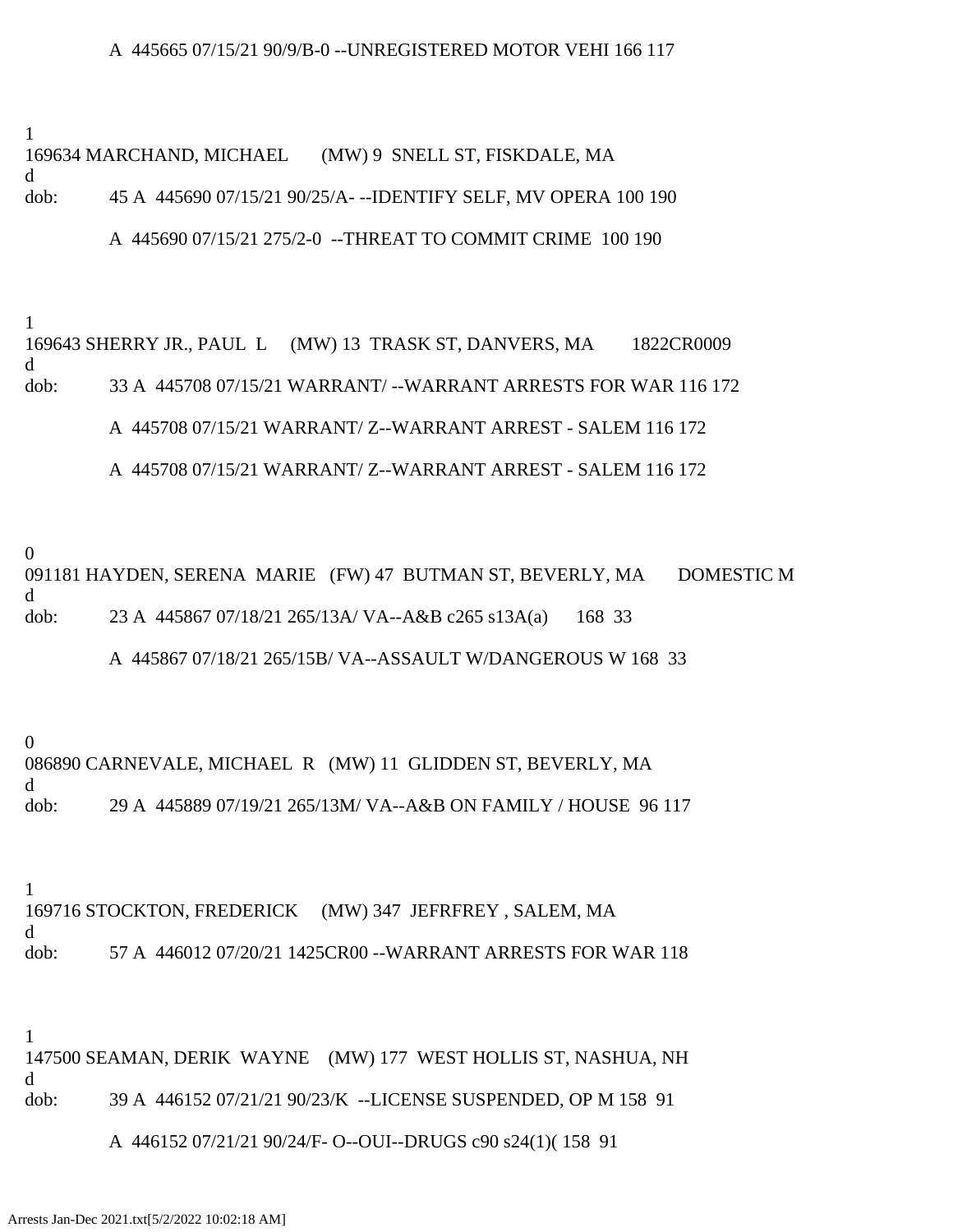#### A 446152 07/21/21 90/24/C- --LEAVE SCENE OF PROPERTY 158 91

#### A 446152 07/21/21 90/24/E- --NEGLIGENT OPERATION OF 158 91

0

050984 CLAFFEY JR., DAVID W (MW) 42 PRESTON ST, DANVERS, MA WR5317114T d dob: 38 A 446318 07/23/21 WARRANT/ --WARRANT ARRESTS FOR WAR 191 141

1 169810 GOODMAN, STAFFORD ALLEN(MB) 1904 BROUGHTON DR, BEVERLY, MA d dob: 35 A 446437 07/25/21 94C/34/C D--DRUG, POSSESS CLASS B 33 161

0

085807 BALIQI, HYSENJ (MW) 119 BRIDGE ST, BEVERLY, MA 2136CR0004 d dob: 60 A 446571 07/27/21 WARRANT/ Z--WARRANT ARREST - SALEM 156 161 A 446571 07/27/21 WARRANT/ Z--WARRANT ARREST - SALEM 156 161

1

169838 FERREIRA, KEVIN P (MW) 87 HALE ST, BEVERLY, MA 2189CR0004 d dob: 35 A 446565 07/27/21 WARRANT/ --WARRANT ARRESTS FOR WAR 118

0

050613 MAGNARELLI, KEITH A (MW) 4 ALGONQUIN RD, DANVERS, MA 1918CR0035 d dob: 50 A 446650 07/28/21 WARRANT/ --WARRANT ARRESTS FOR WAR 115 161

0 039960 FRAZIER, BRETT A (MB) 56 MARTIN ST, SALEM, MA d dob: 39 A 446896 08/01/21 272/53/F --DISORDERLY CONDUCT c272 96

1 115299 KENT, AMY L (FW) 72 LEAVITT ST, SALEM, MA d dob: 47 A 446985 08/02/21 COMLAW4- --POLICE OFFICER, INTERFE 111 174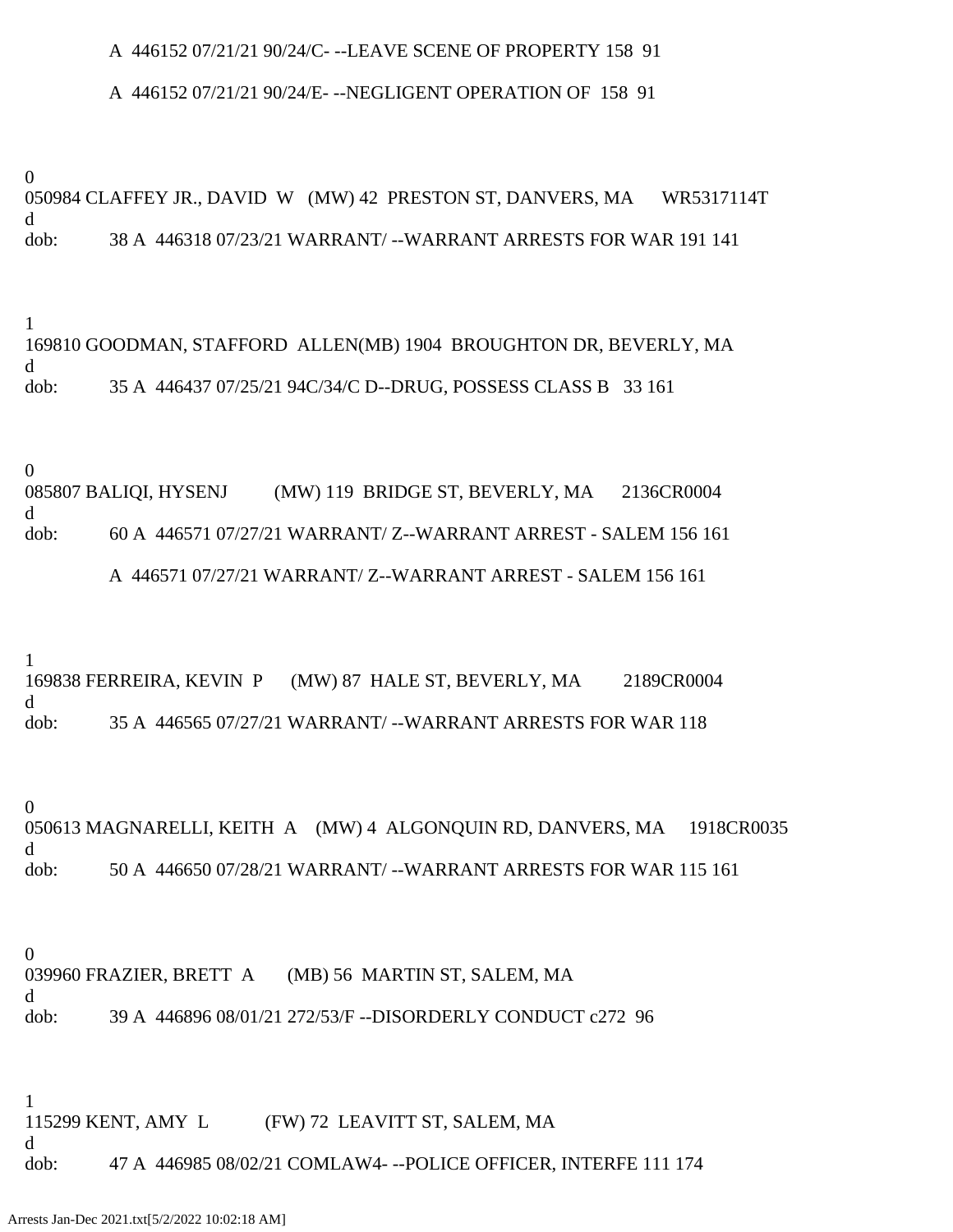0 057989 VANKNOWE, TYLER COLLIN (MW) 19 RADCLIFF RD, BEVERLY, MA d dob: 26 A 446985 08/02/21 COMLAW4- --POLICE OFFICER, INTERFE 111 174

1

133824 BRENNAN, EDWARD D (MW) 7 CORNELL RD, BEVERLY, MA d dob: 37 A 000000 08/04/21 265/13A/ V--ASSAULT c265 s13A(a) 182 107

A 000000 08/04/21 275/2-0 --THREAT TO COMMIT CRIME 182 107

A 447090 08/04/21 268/13B/ --WITNESS/JUROR/POLICE/CO 182 107

1

147570 CHIPPERINI, JOELLE M (FW) 12 CHARNOCK ST, BEVERLY, MA d

dob: 33 A 447101 08/04/21 265/13M/ VA--A&B ON FAMILY / HOUSE 168 161

1

136122 BAEZ, YARIEL LEWIS (MH) 66 AMHERST RD, BEVERLY, MA 2136CR0007 d dob: 19 A 447125 08/05/21 WARRANT/ Z--WARRANT ARREST - SALEM 96 137

1

169954 MALDONADO, ORLANDO AGUS(MH) 1 WHEATLAND ST, SALEM, MA d dob: 18 A 447125 08/05/21 90/10/A- --UNLICENSED OPERATION OF 96 137 A 447125 08/05/21 90/9/B-0 --UNREGISTERED MOTOR VEHI 96 137

A 447125 08/05/21 272/53/G --DISTURBING THE PEACE c2 96 137

1

125740 RAMOS, NORRIS ARMANDO (MH) 19 CHARNOCK ST, BEVERLY, MA 1936CR0017 d dob: 25 A 447197 08/06/21 WARRANT/ Z--WARRANT ARREST - SALEM 147 121

0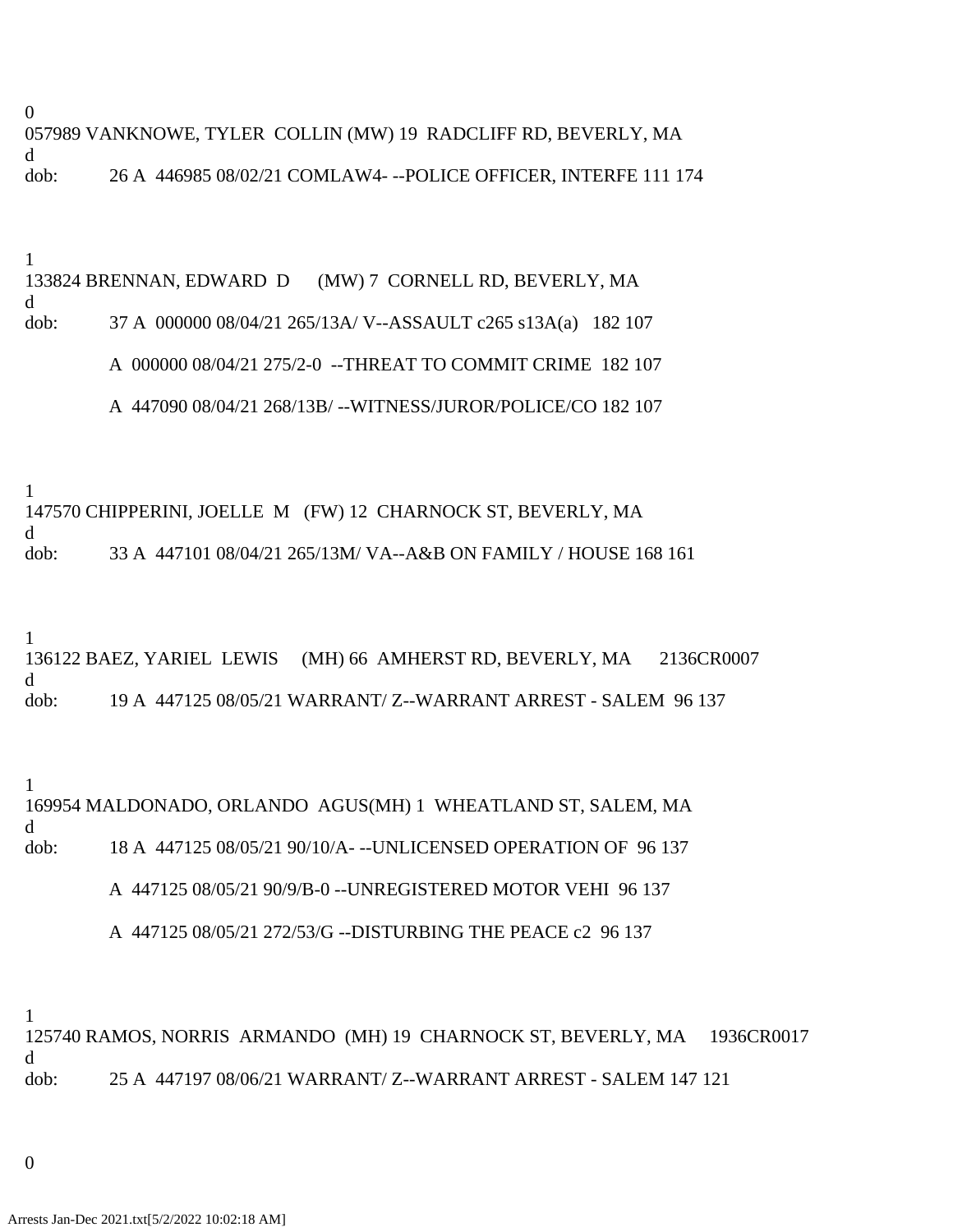071793 BLUTE, SEAN M (MW) HOMELESS , BEVERLY, MA

d dob: 43 A 447341 08/08/21 272/53/F --DISORDERLY CONDUCT c272 133 116

A 447341 08/08/21 268/32B- --RESIST ARREST c268 s32B 133 116

A 447341 08/08/21 BOS/1612 --DRINKING OF ALCOHOLIC B 133 116

1

161095 WIEBE, JULIE BETH (FW) 27 CENTRAL ST, BEVERLY, MA d dob: 48 A 447337 08/08/21 90/24/J- O--OUI-LIQUOR OR .08% c90 171 133

1

159505 TURNER, JORDAN-MINAYA (MH) 12 BOW ST, BEVERLY, MA 1936CR0019 d dob: 20 A 447553 08/12/21 WARRANT/ Z--WARRANT ARREST - SALEM 156 A 447553 08/12/21 WARRANT/ Z--WARRANT ARREST - SALEM 156

A 447553 08/12/21 2036CR00 Z--WARRANT ARREST - SALEM 156

0

d

041166 REYNOLDS, ANTHONY (MW) 56 RIVER ST, BEVERLY, MA

dob: 43 A 447840 08/17/21 6/178H/G --SEX OFFENDER FAIL TO RE 133 159

A 447840 08/17/21 WARRANT/ --WARRANT ARRESTS FOR WAR 133 159

1

170200 NAFAI, MOUHCINE (MM) 101 RANTOUL ST, BEVERLY, MA d dob: 32 A 448038 08/21/21 265/13M/ VA--A&B ON FAMILY / HOUSE 176 160 A 448038 08/21/21 265/15A/ VA--A&B WITH DANGEROUS WE 176 160

1 151998 MCCABE, JOHN JOSEPH (MW) 31 PROSPECT ST, BEVERLY, MA d dob: 63 A 448290 08/24/21 265/13M/ VA--A&B ON FAMILY / HOUSE 91 189

1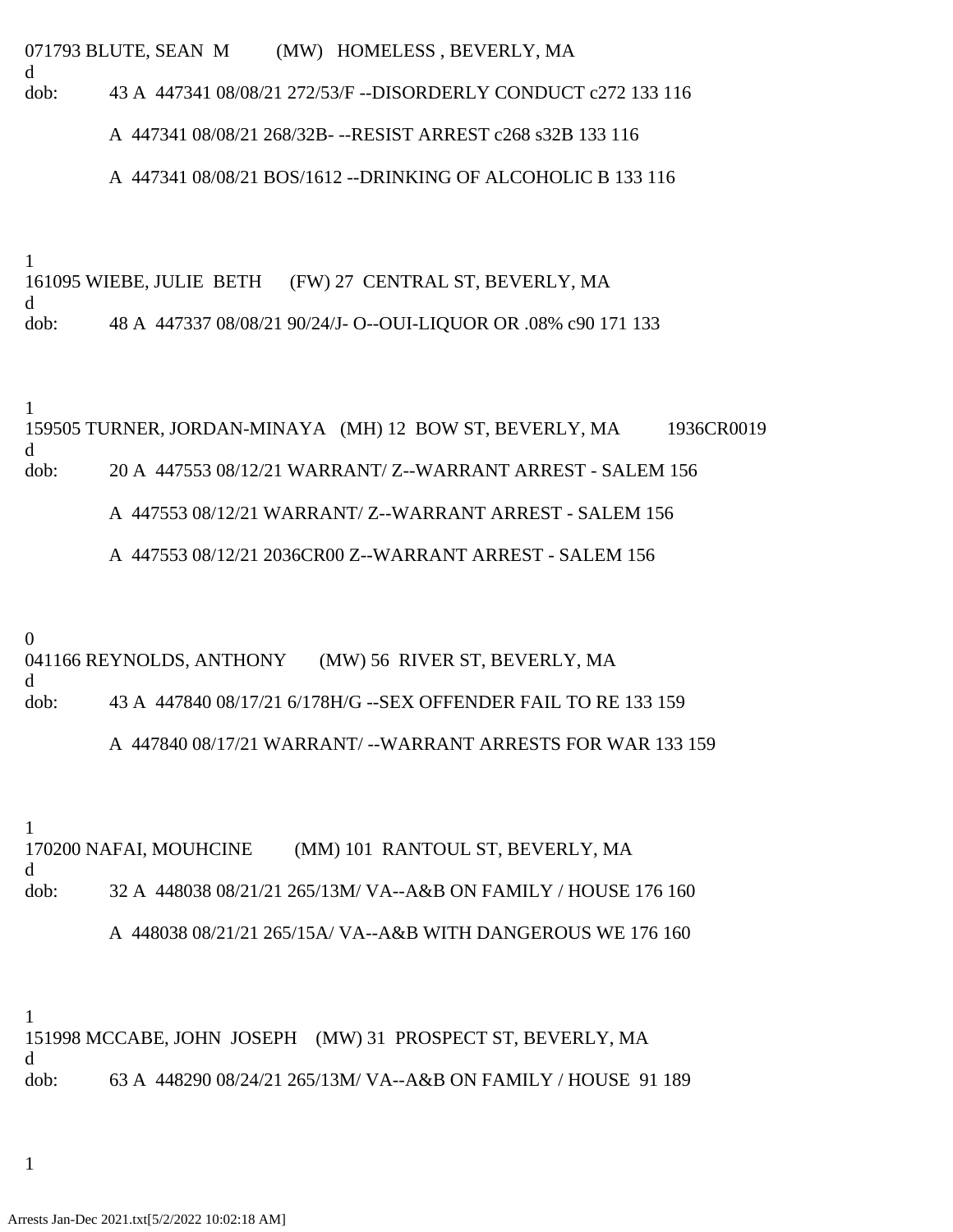145554 TRITES, THOMAS (MW) 13 LENOX ST, BEVERLY, MA

dob: 37 A 448528 08/28/21 272/53/F --DISORDERLY CONDUCT c272 129 168

A 448528 08/28/21 266/120- --TRESPASS c266 s120 129 168

1

d

170348 PAYANO, ELVIS A (MB) 368 ESSEX ST, LYNN, MA WR5621410T d dob: 20 A 448578 08/29/21 COURTESY --WARRANT 165 129

0

009674 KIMBALL, JON M (MW) 32 BROADWAY , BEVERLY, MA 2136CR0005 d dob: 55 A 448691 08/31/21 WARRANT/ Z--WARRANT ARREST - SALEM 156 608

1

170409 KAPLAN, CHASE (MW) 327 RANTOUL ST, BEVERLY, MA PROBATION d dob: 31 A 448751 09/01/21 WARRANT/ Z--WARRANT ARREST - SALEM 117 166

1

147091 CHALMERS, RYAN MATTHEW (MW) 19 STURTEVANT ST, BEVERLY, MA 20DL285SA d dob: 18 A 448849 09/02/21 WARRANT/ Z--WARRANT ARREST - SALEM 158

1 140149 NIAMOKO, EMMANUEL BINIA(MU) 56R WEST ST, BEVERLY, MA d dob: 18 A 448876 09/02/21 90/24/F- O--OUI--DRUGS c90 s24(1)( 133 179 A 448876 09/02/21 90/11/A- --LICENSE NOT IN POSSESSI 133 179

A 448876 09/02/21 90/11/B- --REGISTRATION NOT IN POS 133 179

0

022668 RYAN, SEAN GILBERTO (MW) 13 EDWARDS ST, BEVERLY, MA KILLED CAT d dob: 45 A 448862 09/02/21 272/77/A --ANIMAL, CRUELTY TO c272 129

A 448862 09/02/21 272/53/G --DISTURBING THE PEACE c2 129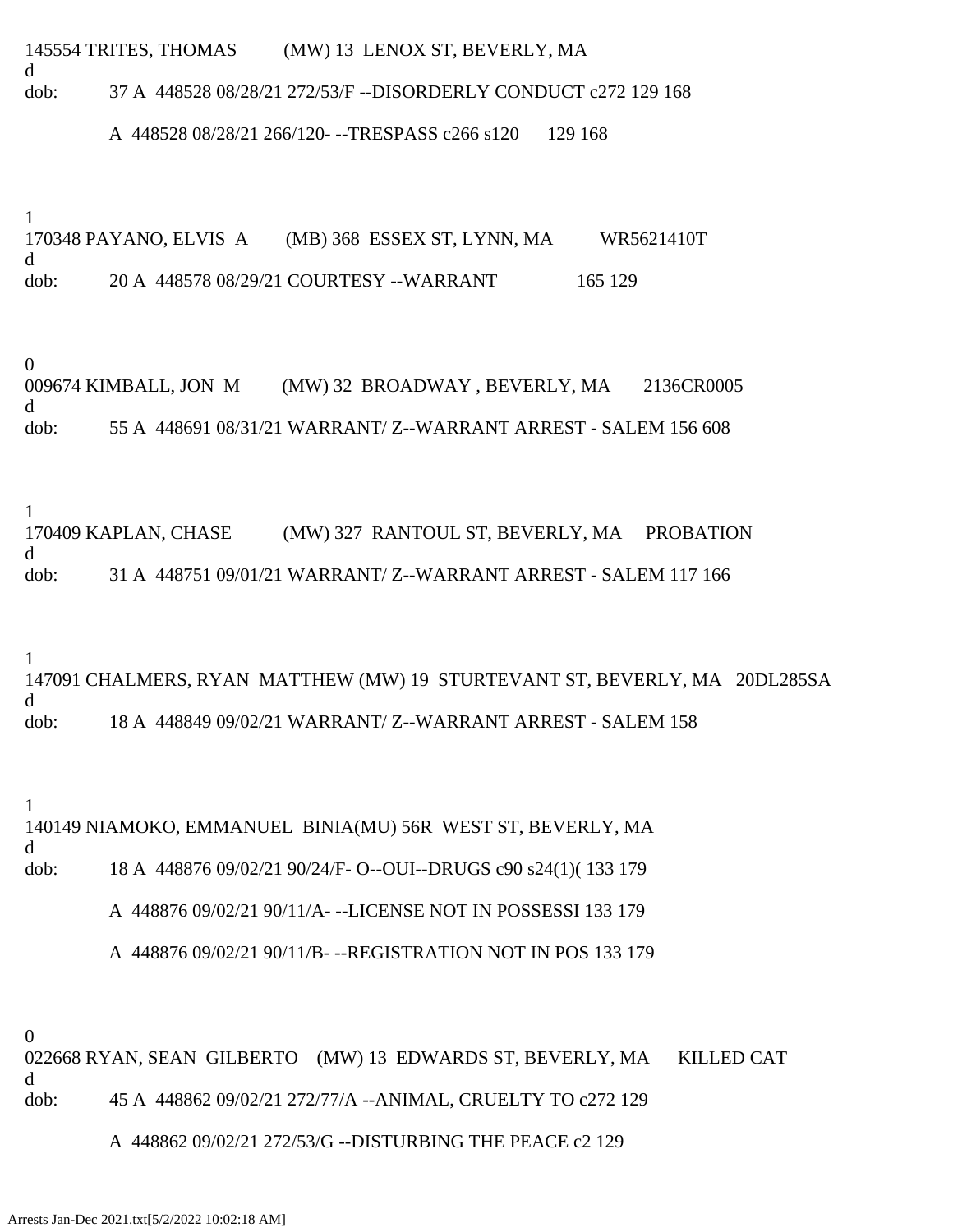1 168266 DABNEY, OWEN ERIC (MW) 354 CABOT ST, BEVERLY, MA d dob: 36 A 448972 09/04/21 265/13M/ VA--A&B ON FAMILY / HOUSE 97 96

0 068747 RICHARDS, CRAIG T (MW) HOMELESS ST, SALEM, MA 2136CR0007 d dob: 36 A 449085 09/07/21 WARRANT/ Z--WARRANT ARREST - SALEM 188 174

1 148854 BRILLANT, ANYA N (FW) 27 FRASER DR, SALEM, NH d dob: 23 A 449223 09/09/21 272/53/F --DISORDERLY CONDUCT c272 129 155

A 449223 09/09/21 272/53/G --DISTURBING THE PEACE c2 129 155

1

127538 JENKINS, AMIE RYAN (FW) 348 RANTOUL ST, BEVERLY, MA 1547CR0001 d dob: 39 A 449263 09/10/21 WARRANT/ --WARRANT ARRESTS FOR WAR 152 115

## A 449263 09/10/21 WARRANT/ Z--WARRANT ARREST - SALEM 152 115

1 158385 PEREZ, JUSTIN (MH) 16 POND ST, BEVERLY, MA d dob: 21 A 449266 09/10/21 272/53/F --DISORDERLY CONDUCT c272 100 129

1

106081 CUEVAS, RANDY CANDIO (MH) 33 HILLTOP DR, BEVERLY, MA d dob: 45 A 449341 09/12/21 265/13M/ VA--A&B ON FAMILY / HOUSE 121 190

## A 449341 09/12/21 265/15A/ VA--A&B WITH DANGEROUS WE 121 190

0

034261 HUSSON, DAWN E (FW) 45 STORY AV, BEVERLY, MA 2036CR0010 d dob: 49 A 449350 09/12/21 WARRANT/ Z--WARRANT ARREST - SALEM 133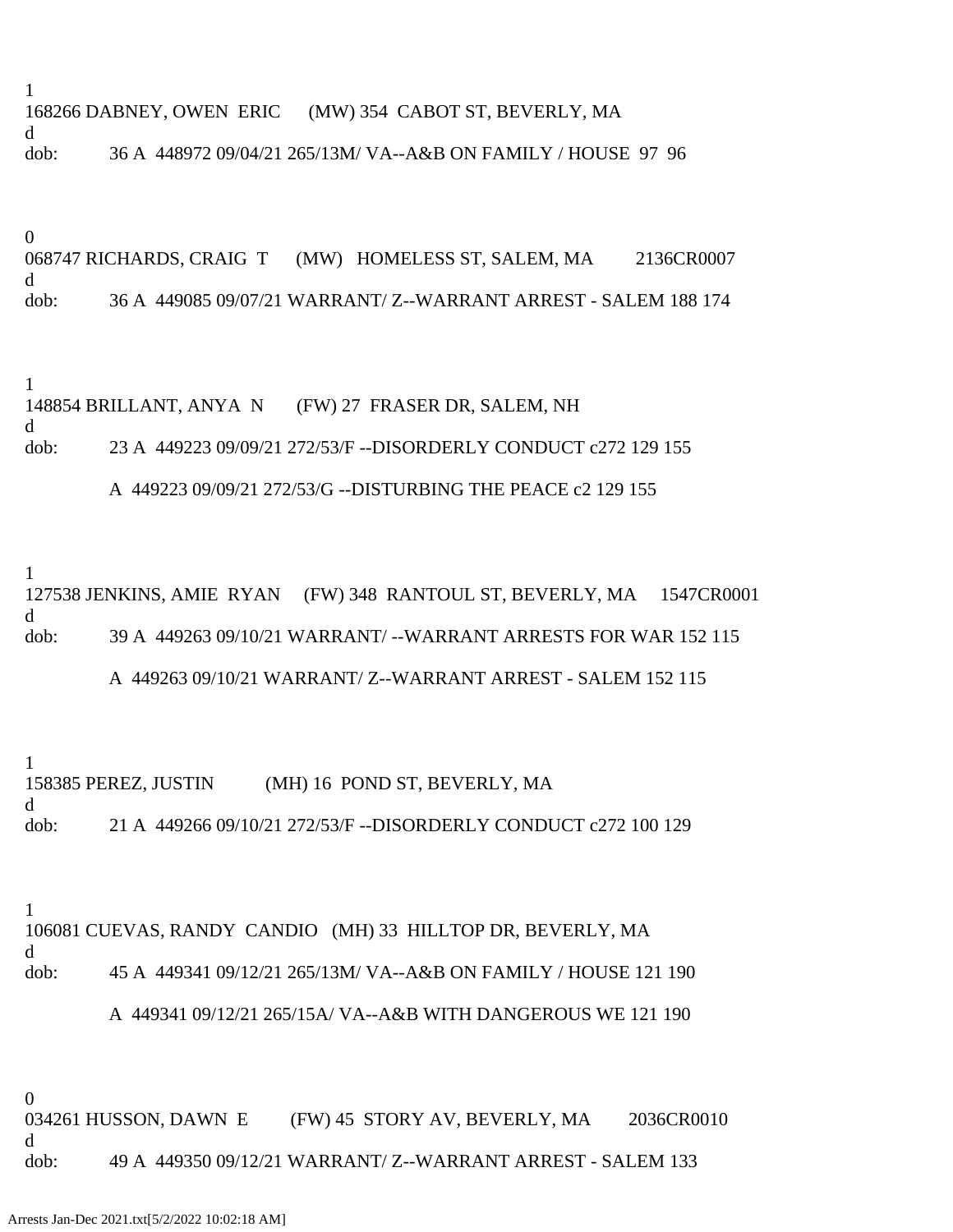A 449350 09/12/21 WARRANT/ Z--WARRANT ARREST - SALEM 133

## A 449350 09/12/21 WARRANT/ Z--WARRANT ARREST - SALEM 133

#### A 449350 09/12/21 WARRANT/ Z--WARRANT ARREST - SALEM 133

1

170635 PELUSO, MICHAEL A (MW) 12 PAUL AV, PEABODY, MA d dob: 45 A 449558 09/15/21 272/53/J --DISORDERLY CONDUCT, SUB 129 A 449558 09/15/21 266/120- --TRESPASS c266 s120 129

0

059404 CORNING, BARBARA (FW) 12A SUMMER ST, MANCHESTER, MA d dob: 74 A 449635 09/16/21 265/15A/ VA--A&B WITH DANGEROUS WE 129 193 A 449635 09/16/21 272/53/F --DISORDERLY CONDUCT c272 129 193

A 449635 09/16/21 268/32B- --RESIST ARREST c268 s32B 129 193

1

115882 CHARETTE, WESLEY AUSTIN(MW) 3 WISTERIA ST, SALEM, MA d dob: 27 A 449755 09/18/21 272/53/G --DISTURBING THE PEACE c2 111 33

1 168315 MURRAY, BRITTNEY L (FW) 4 DAHLIA AV, PEABODY, MA d dob: 21 A 449755 09/18/21 272/53/G --DISTURBING THE PEACE c2 111 33

1

158094 RYAN, CHRISTOPHER HENRY(MW) 12 BLAINE AV, BEVERLY, MA d dob: 20 A 449755 09/18/21 272/53/G --DISTURBING THE PEACE c2 111 33

0

093315 JORDAN, ADAM MARCUS (MW) 102 LEACH ST, SALEM, MA CANE/STICK d dob: 31 A 449857 09/20/21 265/15A/ VA--A&B WITH DANGEROUS WE 179 129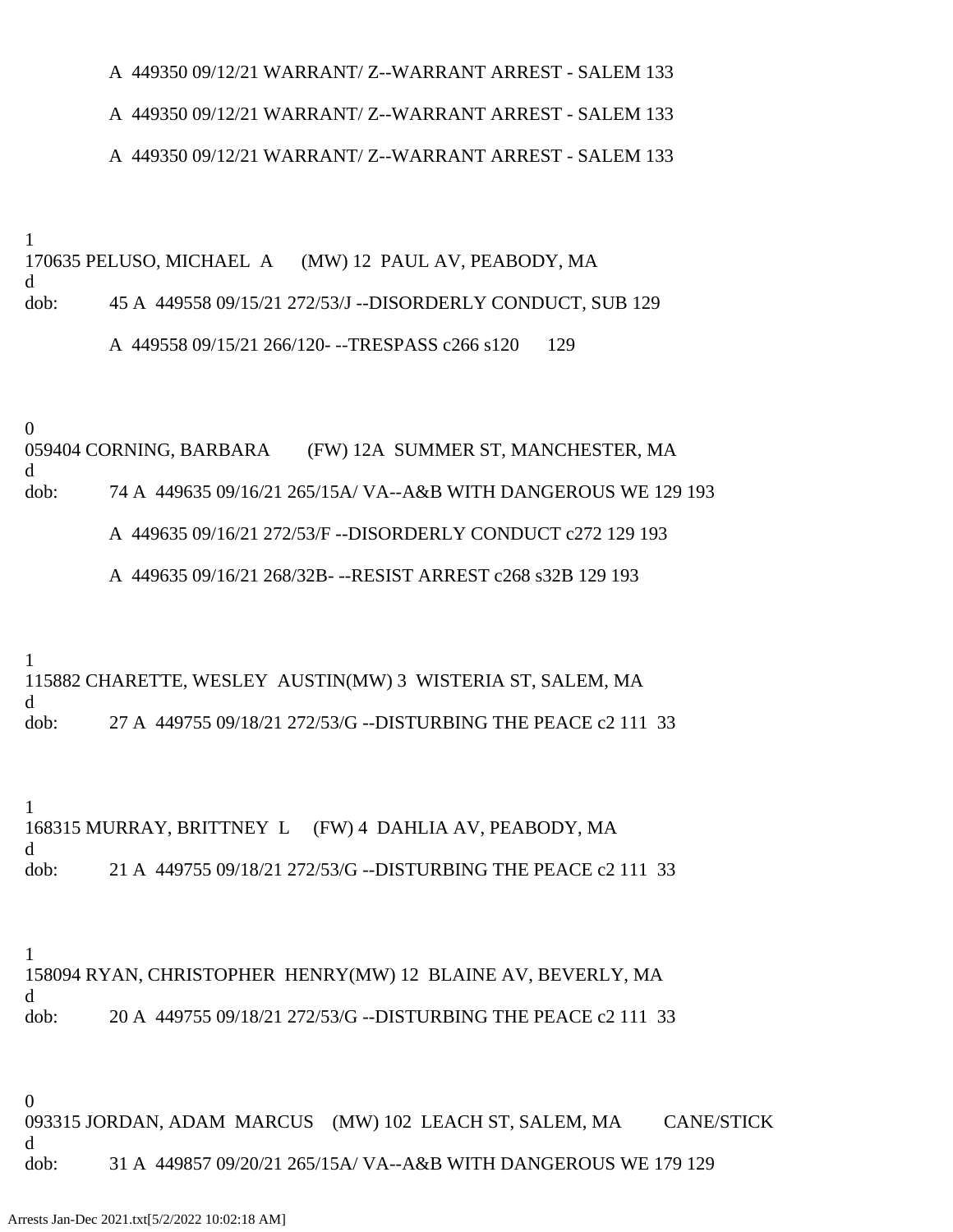A 449857 09/20/21 265/15A/ VA--A&B WITH DANGEROUS WE 179 129

#### A 449857 09/20/21 266/28/D --MOTOR VEH, MALICIOUS DA 179 129

#### A 449857 09/20/21 272/53/F --DISORDERLY CONDUCT c272 179 129

1

170409 KAPLAN, CHASE (MW) 327 RANTOUL ST, BEVERLY, MA 1939CR0005 d dob: 31 A 449839 09/20/21 WARRANT/ --WARRANT ARRESTS FOR WAR 188 89 A 449839 09/20/21 WARRANT/ --WARRANT ARRESTS FOR WAR 188 89 A 449839 09/20/21 WARRANT/ --WARRANT ARRESTS FOR WAR 188 89

1

170723 PERRY-LOSSMAN, COURTNIE (FW) HOMELESS , BEVERLY, MA d dob: 35 A 449858 09/20/21 272/53/F --DISORDERLY CONDUCT c272 172 188 A 449858 09/20/21 265/13D/ A--A&B ON POLICE OFFICER 172 188

1

159662 ROBERTS, ADAM DALTON (MW) 18 CHARLES ST, BEVERLY, MA 2155CR0007 d dob: 22 A 449897 09/21/21 WARRANT/ --WARRANT ARRESTS FOR WAR 129 159

1 170747 GREEN, OTIS (MB) 50 S. COMMON ST ST, LYNN, MA d dob: 32 A 449974 09/22/21 265/13M/ VA--ASSAULT ON FAMILY / H 608 193

0

053782 CAMPBELL, ADAM TIMOTHY (MW) 240 RANTOUL ST, BEVERLY, MA d dob: 33 A 450033 09/23/21 265/13K/ VA--A&B ON +60/DISABLED c 133 129

A 450033 09/23/21 275/2-0 --THREAT TO COMMIT CRIME 133 129

1

140459 GONZALEZ-SERRANO, KARELI(FH) 17 NEW BALCH ST, BEVERLY, MA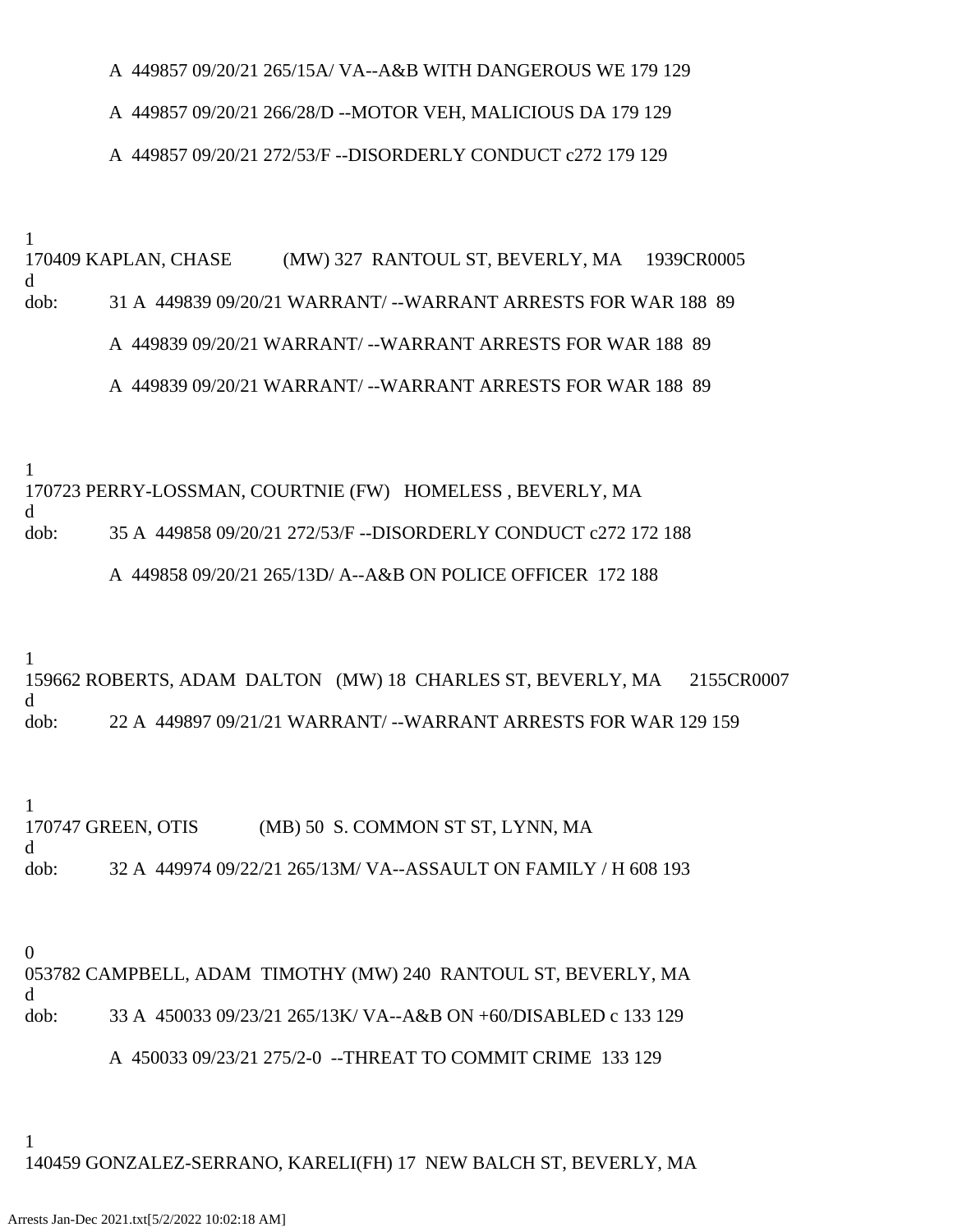1

170423 MEDINA, CHRISTOPHER L (MU) 9A GOULD ST, MILLBURY, MA 1857CR0007 d dob: 33 A 450111 09/24/21 WARRANT/ --WARRANT ARRESTS FOR WAR 156 183 A 450111 09/24/21 WARRANT/ --WARRANT ARRESTS FOR WAR 156 183

# A 450111 09/24/21 WARRANT/ --WARRANT ARRESTS FOR WAR 156 183

1

136811 BRYSON, CHRISTOPHER (MU) 237 DODGE ST, BEVERLY, MA d dob: 20 A 450122 09/25/21 209A/7-4 --ABUSE PREVENTION ORDER, 107 160

0

077663 PELLETIER, STACEY A (FW) 3 ELNEW AV, BEVERLY, MA 2136CR0085 d dob: 52 A 450225 09/27/21 WARRANT/ Z--WARRANT ARREST - SALEM 159 147

1

160063 CROCCO, JEFFREY T (MW) , BEVERLY, MA d dob: 44 A 450319 09/28/21 265/13M/ VA--A&B ON FAMILY / HOUSE 129 165

## A 450319 09/28/21 268/13B/ --WITNESS/JUROR/POLICE/CO 129 165

1 170888 NEBIAJ, OREST (MW) 200 COVE WY, QUINCY, MA d dob: 32 A 450437 09/29/21 265/13A/ VA--A&B c265 s13A(a) 133 157

0 043129 DODGE, BRYAN KENNETH (MW) 48 RAILROAD AV, BEVERLY, MA d dob: 44 A 450572 10/01/21 265/13M/ VA--A&B ON FAMILY / HOUSE 179 181

## A 450572 10/01/21 268/13B/ --WITNESS/JUROR/POLICE/CO 179 181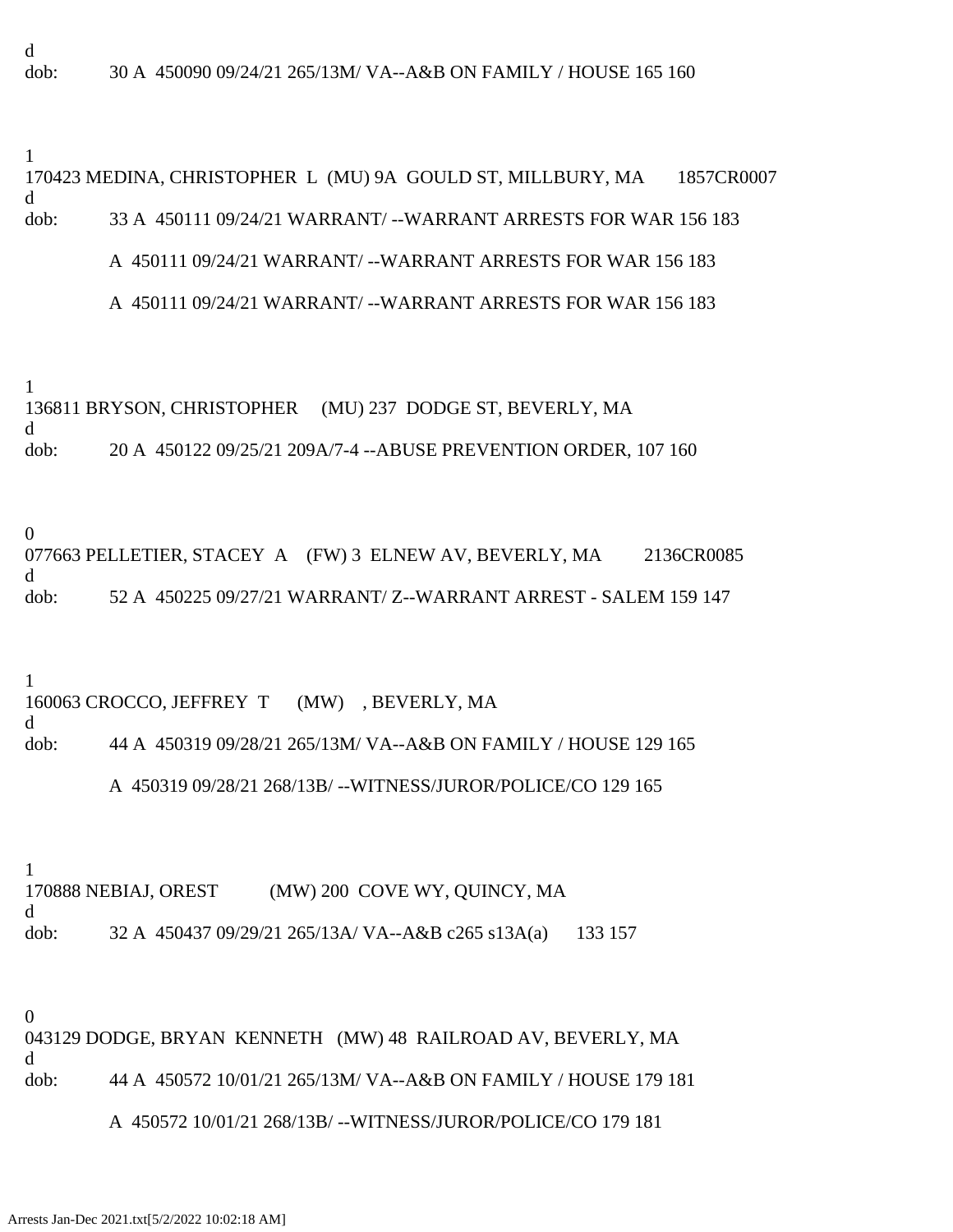1 135507 DANIELS, VANESSA LEIGH (FW) 20 BLAINE AV, BEVERLY, MA d dob: 38 A 450659 10/03/21 272/53/G --DISTURBING THE PEACE c2 96 182

0 053416 OSHEA, MANUEL R (MH) 20 BLAINE Av, BEVERLY, MA d dob: 27 A 450659 10/03/21 272/53/G --DISTURBING THE PEACE c2 182 96

1 170964 TATIMBEKOV, MADIYAR ERB(MA) 9 FOREST AV, SALEM, MA d dob: 26 A 450749 10/04/21 265/19/C --ROBBERY, UNARMED c265 s 182 91 A 450749 10/04/21 265/20-0 A--ASSAULT TO ROB, UNARME 182 91 A 450749 10/04/21 265/13A/ VA--A&B c265 s13A(a) 182 91

1

171012 BONDURANT, ERIC LAMONT (MB) 15 BOW ST, BEVERLY, MA d dob: 32 A 450900 10/06/21 90/23/D- --LICENSE SUSPENDED, OP M 158 89 A 450900 10/06/21 90/24/O- --RECKLESS OPERATION OF M 158 89 A 450900 10/06/21 90/17/E- --SPEEDING RATE OF SPEED 158 89

A 450900 10/06/21 272/53/F --DISORDERLY CONDUCT c272 158 89

0

029282 COLLINS, CHRISTOPHER P (MW) 13A PLEASANT ST, BEVERLY, MA d dob: 34 A 450901 10/06/21 265/13M/ VA--A&B ON FAMILY / HOUSE 182 127

0 038344 VALDEZ, JULIO CAESER (MB) 21 HERBERT ST, SALEM, MA d dob: 44 A 450922 10/07/21 272/53/F --DISORDERLY CONDUCT c272 176 160

0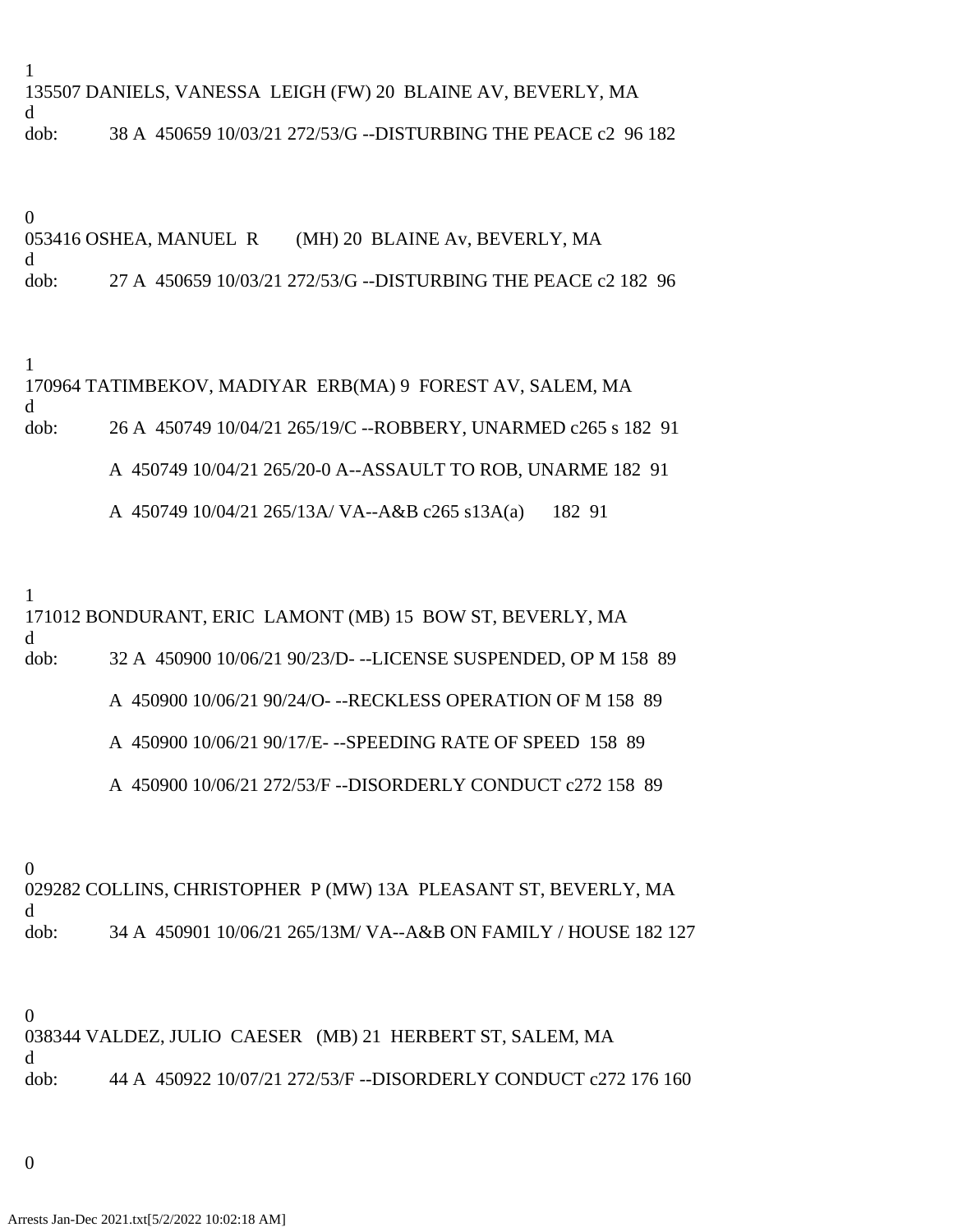010215 CARNEY, JOSEPH-JOHN PAT(MW) 1007 ISLINGTON ST, PORTSMOUTH, PLASTIC BA d dob: 38 A 451022 10/08/21 265/15B/ VA--ASSAULT W/DANGEROUS W 106 147

0

016566 HOLAK, CHRISTOPHER T (MW) 31 LAKESHORE AV, BEVERLY, MA d dob: 39 A 451048 10/09/21 265/13M/ VA--A&B ON FAMILY / HOUSE 107 121

A 451048 10/09/21 274/6-4 --ATTEMPT TO COMMIT CRIME 107 121

0 040649 KEELES JR, LEROY KERMIT(MB) 276 RANTOUL ST, BEVERLY, MA d dob: 43 A 451203 10/12/21 266/120---TRESPASS c266 s120 91

1 171095 MCCREA, SEAN PHILIP (MU) 17 BENTLEY ST, SALEM, MA d dob: 45 A 451161 10/12/21 90/24/K- O--OUI-LIQUOR OR .08%, 2N 183 166 A 451161 10/12/21 90/7/C-0 --LIGHTS VIOLATION, MV \* 183 166

0

035985 FORSYTHE, BRETT M (MW) 348 RANTOUL ST, BEVERLY, MA 2136CR0011 d dob: 46 A 451280 10/13/21 WARRANT/ Z--WARRANT ARREST - SALEM 161 156 A 451280 10/13/21 WARRANT/ Z--WARRANT ARREST - SALEM 608 161

1

130241 MERTSIOTIS, STEPHANIE R(FW) HOMELESS , BEVERLY, MA 2136CR0013 d dob: 47 A 451280 10/13/21 WARRANT/ Z--WARRANT ARREST - SALEM 161 156

A 451280 10/13/21 272/53/G --DISTURBING THE PEACE c2 161 156

A 451280 10/13/21 272/53/F --DISORDERLY CONDUCT c272 161 156

1 157626 BATISTA, NELSON D (MH) 35 HILLTOP DR, BEVERLY, MA d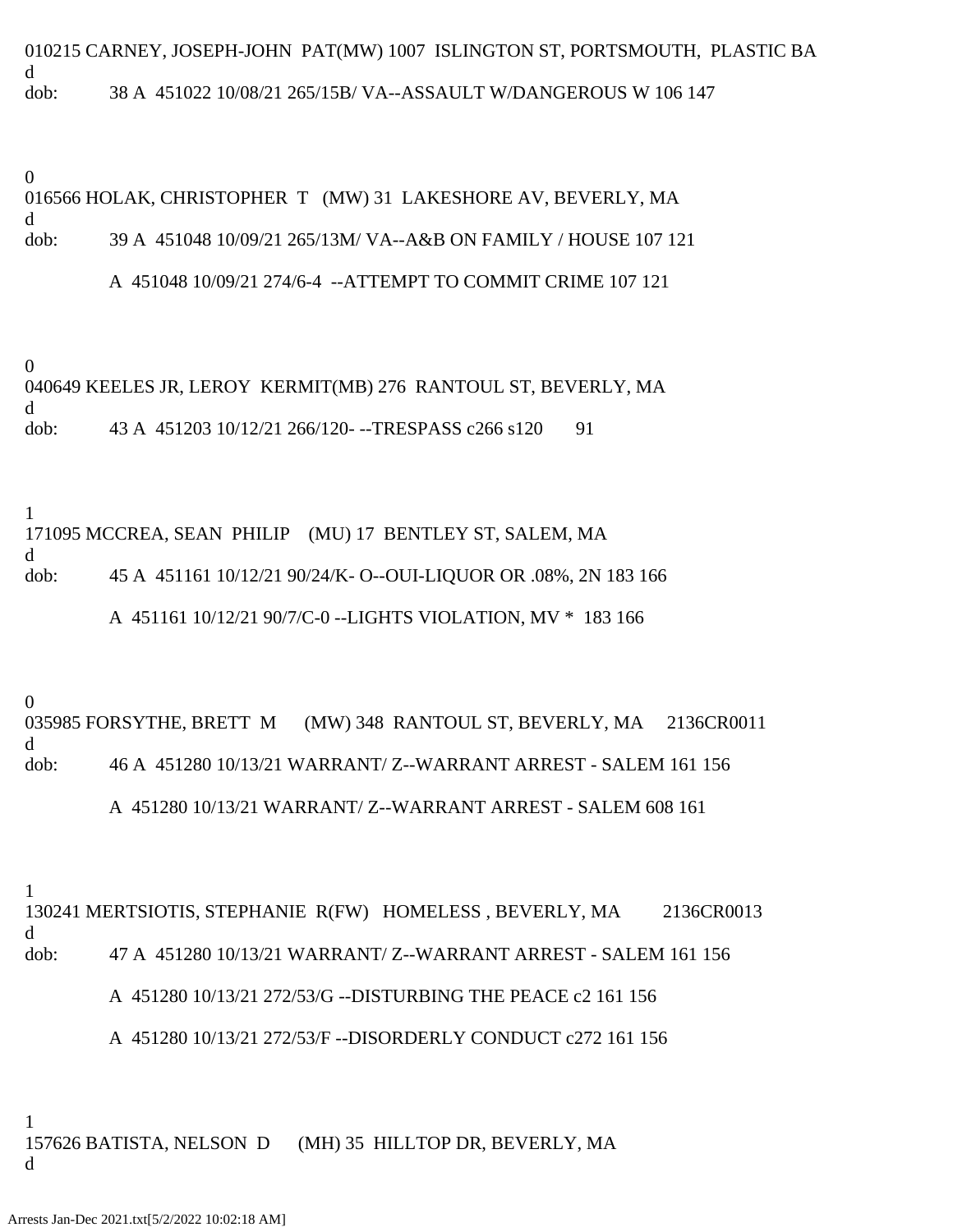# dob: 29 A 451467 10/16/21 266/104- --BUILDING, VANDALIZE c26 161 172

### A 451467 10/16/21 265/15A/ VA--A&B WITH DANGEROUS WE 161 172

0

029001 MCLAUGHLIN, ALEX J (MW) 602 MANOR RD, BEVERLY, MA d dob: 37 A 451630 10/19/21 90/23/D- --LICENSE SUSPENDED, OP M 155 106

0

094736 BOUTCHIE, JUSTINE ELIZA(FW) 407 MANOR RD, BEVERLY, MA DOM FAMILY d dob: 32 A 451707 10/20/21 265/15A/ VA--A&B WITH DANGEROUS WE 106 190 A 451707 10/20/21 265/13M/ VA--A&B ON FAMILY / HOUSE 106 190

0

095842 LEWIS, SAMUEL D (MB) 327 RANTOUL ST, BEVERLY, MA 2136CR0016 d dob: 29 A 451665 10/20/21 WARRANT/ Z--WARRANT ARREST - SALEM 176

1

120079 POPE, GREGORY FREDERICK(MW) 37 WASHINGTON ST, GLOUCESTER, M d dob: 32 A 451720 10/20/21 90/24/J- O--OUI-LIQUOR OR .08% c90 611 155

A 451720 10/20/21 90/24/E- --NEGLIGENT OPERATION OF 611 155

A 451720 10/20/21 90/18/A- --SPEEDING IN VIOL SPECIA 611 155

A 451720 10/20/21 89/4A-0 --MARKED LANES VIOLATION 611 155

1

154882 GRAHAM, ISAIAH (MB) 30 RAILROAD AV, BEVERLY, MA d dob: 39 A 451735 10/21/21 265/13M/ VA--A&B ON FAMILY/HOUSEHO 159 129

A 451735 10/21/21 268/13B/ --WITNESS/JUROR/POLICE/CO 159 129

1 138753 CASEY, CHARLES (MW) 208 RANTOUL ST, BEVERLY, MA d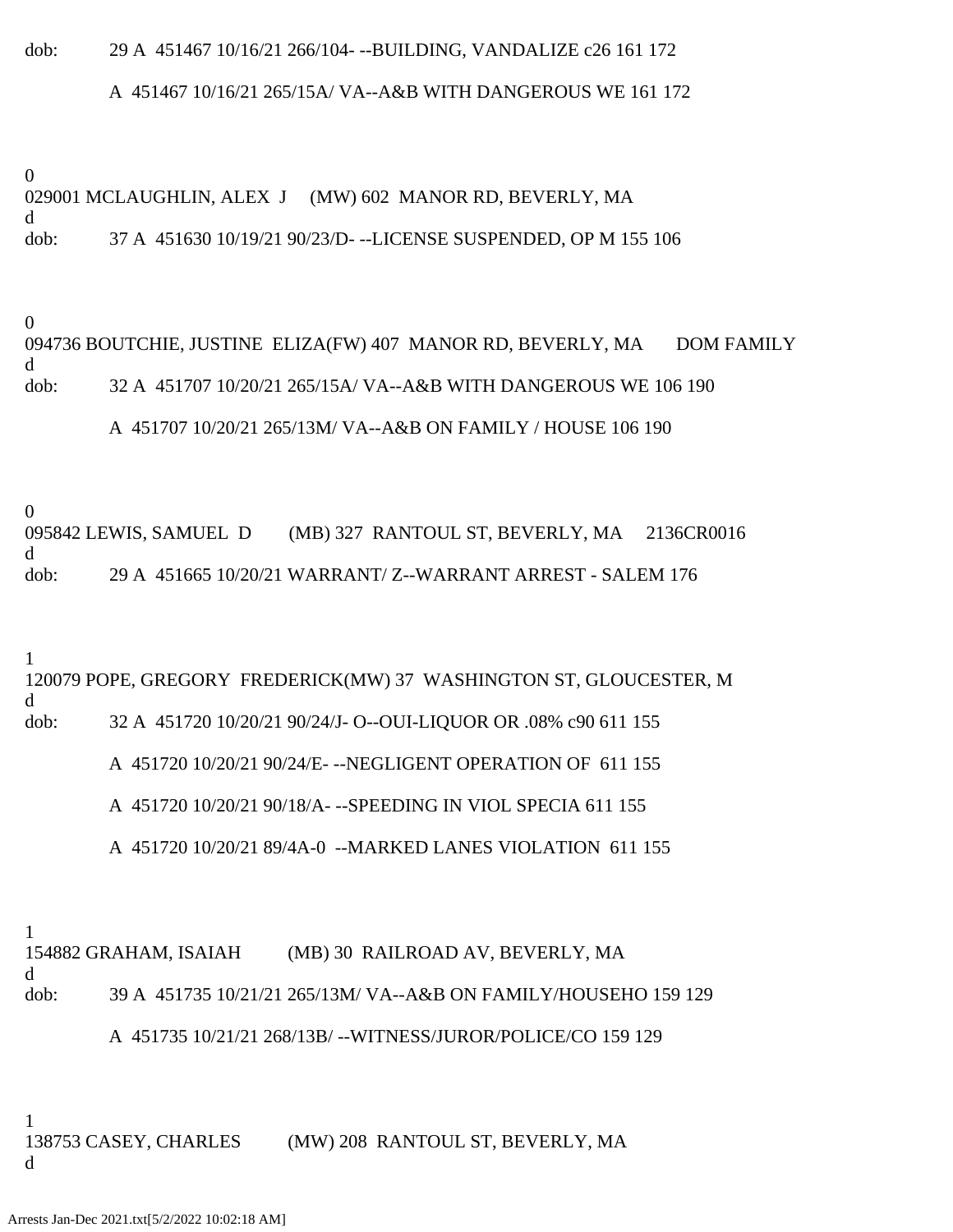1

121741 BANTING, STEPHEN (MW) 23 THOREAU CR, BEVERLY, MA 2138CR0025 d dob: 38 A 452059 10/27/21 WARRANT/ --WARRANT ARRESTS FOR WAR 159 161

A 452059 10/27/21 COURTESY -- 159 161

0

095842 LEWIS, SAMUEL D (MB) 327 RANTOUL ST, BEVERLY, MA 2 COUNTS d dob: 29 A 452358 11/01/21 266/126A --VANDALIZE PROPERTY c266 171 172

0

006457 BURNS, JORDAN C (FW) 10 ROUNDY ST, BEVERLY, MA d dob: 23 A 452400 11/02/21 272/53/F --DISORDERLY CONDUCT c272 166 121

A 452400 11/02/21 268/32B- --RESIST ARREST c268 s32B 166 121

0

082544 STURRUP, KHILAUNI ANN-M(FB) 69 SOHIER RD, BEVERLY, MA SHOVEL d dob: 20 A 452439 11/02/21 265/15A/ VA--A&B WITH DANGEROUS WE 172 114

1 136479 EASTMAN, NICHOLAS WILLI(MW) 215 BURRILL ST ST, SWAMPSCOTT, d dob: 31 A 452461 11/03/21 90/24/E- --NEGLIGENT OPERATION OF 186 121 A 452461 11/03/21 90/24/C- --LEAVE SCENE OF PROPERTY 186 121

A 452461 11/03/21 90/24/J- O--OUI-LIQUOR OR .08% c90 186 121

1

170723 PERRY-LOSSMAN, COURTNIE (FW) HOMELESS , BEVERLY, MA 2136CR0014 d dob: 35 A 452815 11/07/21 WARRANT/ Z--WARRANT ARREST - SALEM 133 608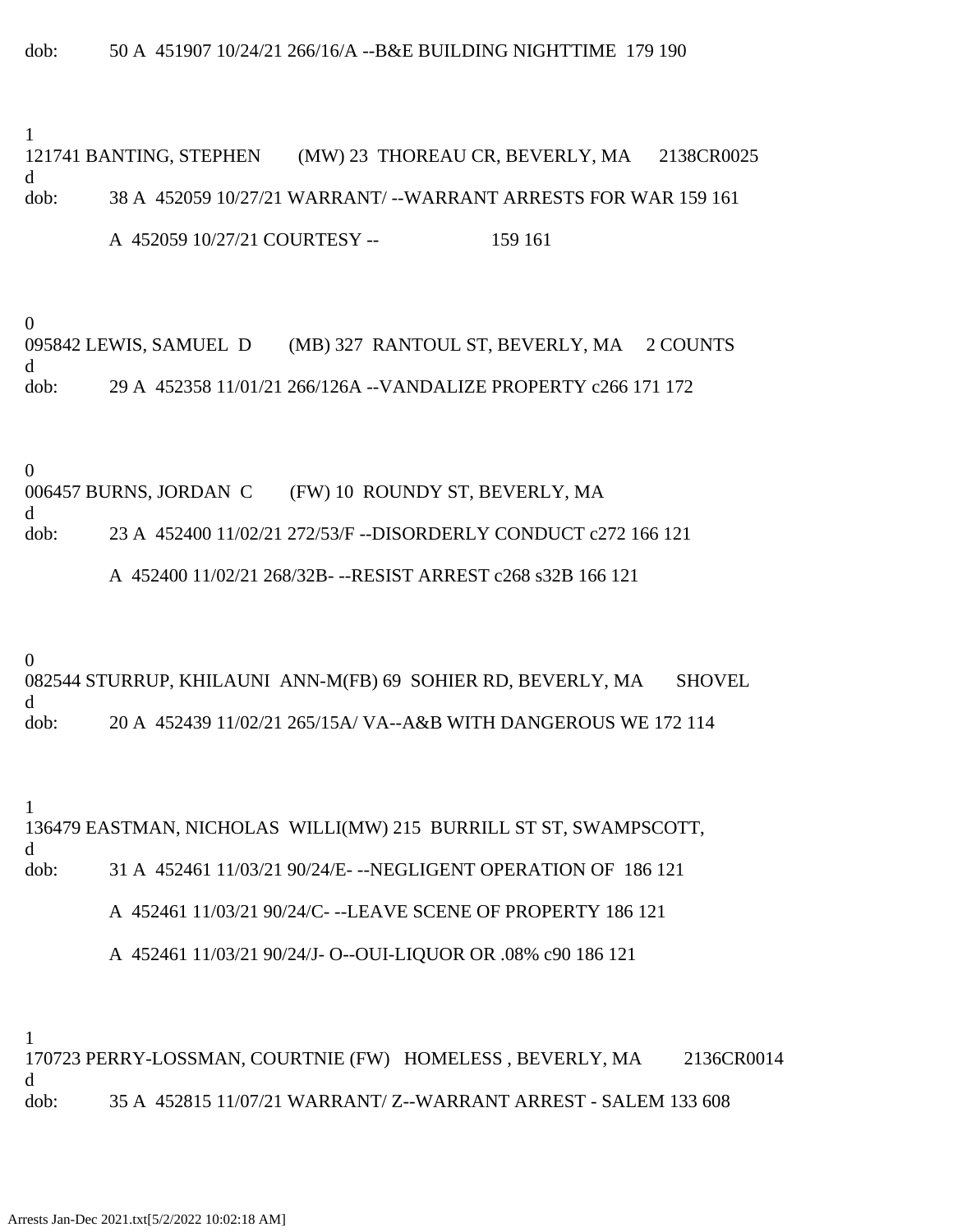1 133824 BRENNAN, EDWARD D (MW) 7 CORNELL RD, BEVERLY, MA d dob: 37 A 452853 11/08/21 265/13A/ VA--A&B c265 s13A(a) 171 129

A 452853 11/08/21 268/13B/ --WITNESS/JUROR/POLICE/CO 171 129

A 452853 11/08/21 BOS/16/4 --VIOLATION, CITY KNIFE O 171 129

A 452853 11/08/21 94C/32/D D--DRUG, POSSESS TO DISTR 171 129

1

171629 NOONAN, MIA ROSE (FW) 10 SUMMER ST, BEVERLY, MA d dob: 23 A 452954 11/09/21 265/13M/ VA--A&B ON FAMILY / HOUSE 100 161

1

136162 HIETT, KRISTIN M (FB) 29 SIMON ST, BEVERLY, MA d dob: 35 A 453011 11/10/21 272/53/F --DISORDERLY CONDUCT c272 608 158

A 453011 11/10/21 265/13A/ VA--A&B c265 s13A(a) 608 158

1

138141 MOSHER, WILLIAM F (MW) 28 BROADWAY , BEVERLY, MA d dob: 34 A 452961 11/10/21 265/13M/ VA--A&B ON FAMILY / HOUSE 135 121 A 452961 11/10/21 268/13B/ --WITNESS/JUROR/POLICE/CO 135 121

0

097364 VIENT, VANESSA L (FW) 176 NEWBURY ST, PEABODY, MA d dob: 39 A 453011 11/10/21 272/53/F --DISORDERLY CONDUCT c272 608 158

A 453011 11/10/21 265/13A/ VA--A&B c265 s13A(a) 608 158

1

104988 HOPKINS, SARA JEAN (FW) 35 MILL ST, BEVERLY, MA 2136CR0014 d dob: 24 A 453120 11/12/21 WARRANT/ Z--WARRANT ARREST - SALEM 168 76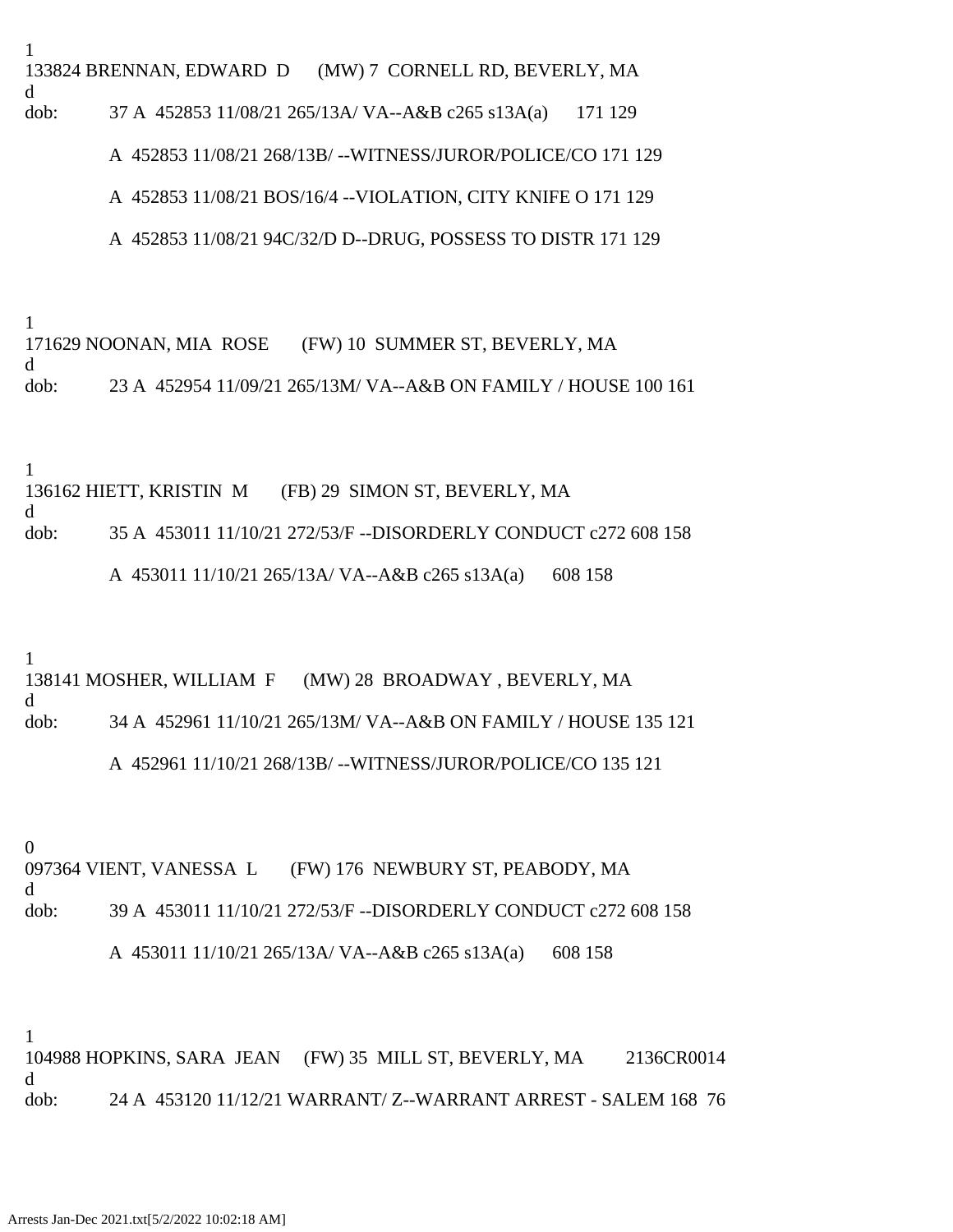1 171706 VITTINI, MARIA M (FH) 12 1ST ST, SALEM, MA 2186CR0005 d dob: 25 A 453233 11/15/21 WARRANT/ --WARRANT ARRESTS FOR WAR 611 118 A 453233 11/15/21 90/18/A- --SPEEDING IN VIOL SPECIA 611 118

A 453233 11/15/21 90/11/A- --LICENSE NOT IN POSSESSI 611 118

A 453233 11/15/21 90/23/D- --LICENSE SUSPENDED, OP M 611 118

A 453233 11/15/21 89/9-1 --STOP/YIELD, FAIL TO \* c 611 118

0

079688 CASTONGUAY, MARK J (MW) 23 RAINBOW CR, PEABODY, MA 2136CR0008 d dob: 48 A 453473 11/18/21 WARRANT/ Z--WARRANT ARREST - SALEM 156 165 A 453473 11/18/21 90/23/E- --LICENSE SUSPENDED, OP M 156 165

A 453473 11/18/21 90/7/D-0 --EQUIPMENT VIOLATION, MI 156 165

1

171756 DELEON, RAYMOND IRLANDO(MW) 70 WOODLONG ST, LYNN, MA d dob: 20 A 453474 11/18/21 89/4A-0 --MARKED LANES VIOLATION 161 165 A 453474 11/18/21 90/25/D- --STOP FOR POLICE, FAIL c 161 165 A 453474 11/18/21 90/24/O- --RECKLESS OPERATION OF M 161 165 A 453474 11/18/21 272/53/F --DISORDERLY CONDUCT c272 161 165 A 453474 11/18/21 90/7/D-0 --EQUIPMENT VIOLATION, MI 161 165 A 453474 11/18/21 90/11/A- --LICENSE NOT IN POSSESSI 161 165

1

170723 PERRY-LOSSMAN, COURTNIE (FW) HOMELESS , BEVERLY, MA d dob: 35 A 453410 11/18/21 265/13K/ VA--A&B ON +60/DISABLED W 100 156 A 453410 11/18/21 265/15A/ VA--A&B WITH DANGEROUS WE 100 156 A 453410 11/18/21 265/19/C --ROBBERY, UNARMED c265 s 100 156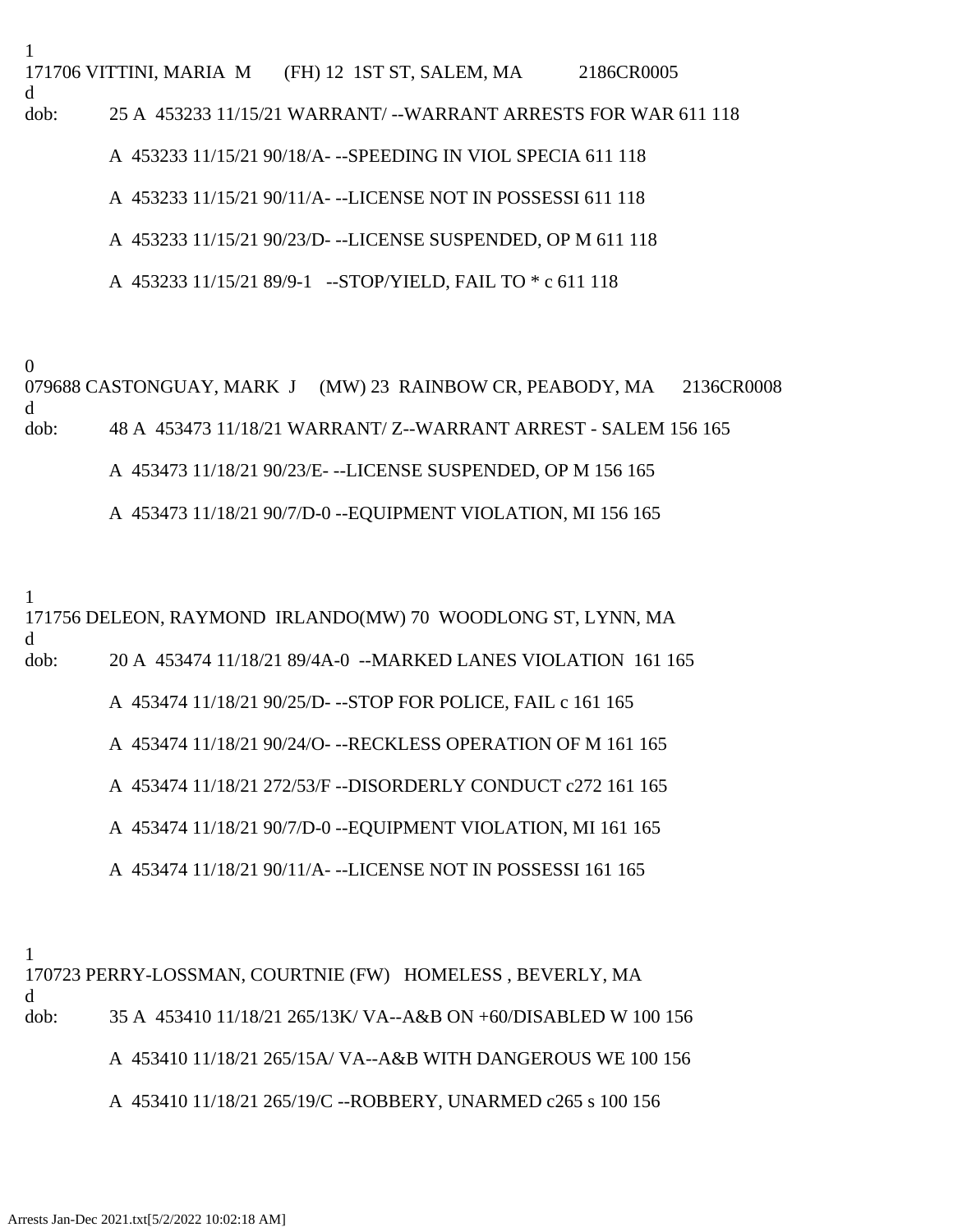1 170860 SMITH, KYLE A (MW) HOMELESS ST, BEVERLY, MA 11/7/21 d dob: 31 A 453410 11/18/21 265/13K/ VA--A&B ON +60/DISABLED W 100 133 A 453410 11/18/21 265/13K/ VA--A&B ON +60/DISABLED W 100 156

A 453410 11/18/21 265/19/C --ROBBERY, UNARMED c265 s 100 156

1

164671 BOULAY, JACOB (MB) 104 ELLIOTT ST, BEVERLY, MA 2036CR0010 d dob: 23 A 453577 11/20/21 WARRANT/ --WARRANT ARRESTS FOR WAR 106 129 A 453577 11/20/21 WARRANT/ --WARRANT ARRESTS FOR WAR 106 129

0

035985 FORSYTHE, BRETT M (MW) 348 RANTOUL ST, BEVERLY, MA TEMP d dob: 46 A 453607 11/21/21 WARRANT/ --WARRANT ARRESTS FOR WAR 157 182

1

166324 GALLANT, ELLEN M (FW) 35 CONNOLLY TR, PEABODY, MA 2136CR0018 d dob: 63 A 453714 11/23/21 WARRANT/ Z--WARRANT ARREST - SALEM 100 138

1 160312 WHITE, ZHANNA C (FW) 245 LAFAYETTE ST, SALEM, MA d dob: 23 A 453683 11/23/21 90/24/J- O--OUI-LIQUOR OR .08% c90 181 166

1 171857 ALENCAR-BUFON, JOSE (MH) 10 ELLEN RD, WOBURN, MA d dob: 44 A 453907 11/27/21 265/13M/ VA--ASSAULT ON FAMILY / H 181 129

1 127934 WEIKEL, NORA CHRISTINE (FW) 40 WEBSTER AV, BEVERLY, MA d dob: 22 A 453921 11/28/21 265/13M/ VA--A&B ON FAMILY / HOUSE 89 97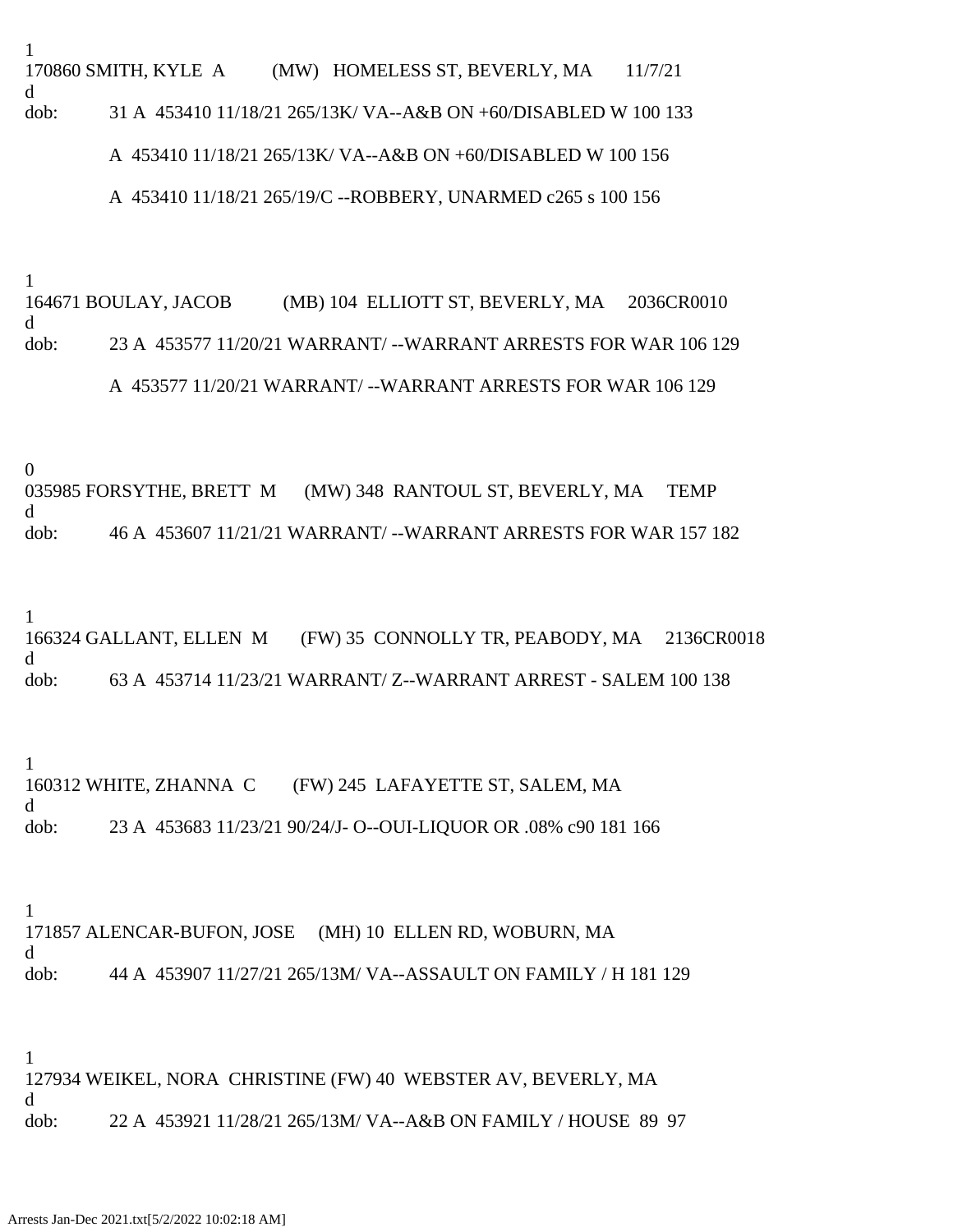0 057858 SILVEIRA, EDWINO MANUEL(MH) 91 CABOT ST, BEVERLY, MA 2136CR0018 d dob: 58 A 453983 11/29/21 WARRANT/ Z--WARRANT ARREST - SALEM 152 115

1

# 147091 CHALMERS, RYAN MATTHEW (MW) 19 STURTEVANT ST, BEVERLY, MA DOOR WINDO d dob: 18 A 454037 11/30/21 266/126A --VANDALIZE PROPERTY c266 100 156

# A 454037 11/30/21 WARRANT/ Z--WARRANT ARREST - SALEM 100 156

0

035808 MORIN, ROBERT L (MW) 142 NEW BALCH ST, BEVERLY, MA d dob: 44 A 454030 11/30/21 266/120- --TRESPASS c266 s120 156 100

A 454030 11/30/21 266/127/ --DESTRUCTION OF PROPERTY 156 100

A 454030 11/30/21 WARRANT/ Z--WARRANT ARREST - SALEM 156 100

0 018886 DAVIS, KRYSTAL L (FW) 6 GAGE ST, BEVERLY, MA ROOMATE d dob: 39 A 454137 12/01/21 265/13A/ VA--A&B c265 s13A(a) 183 179

0 091935 GRULLARD, JOEL (MH) 205 HIGHLAND AV, SALEM, MA d dob: 33 A 454120 12/01/21 94C/32E/ --FENTANYL, TRAFFICKING I 152 115

# A 454120 12/01/21 94C/32A/ --COCAINE, POSSESS TO DIS 152 115

0

016447 CARNEVALE,IV, THOMAS JO(MW) 511 CABOT ST, BEVERLY, MA MARIJUANA d dob: 23 A 454179 12/02/21 94C/32C/ D--DRUG, DISTRIBUTE CLASS 100 129

A 454179 12/02/21 90/24/O- --RECKLESS OPERATION OF M 100 129

A 454179 12/02/21 90/24I-2 --ALCOHOL IN MV, POSSESS 100 129

A 454179 12/02/21 94C/34/L --MARIJUANA +2 OZ, POSSES 100 129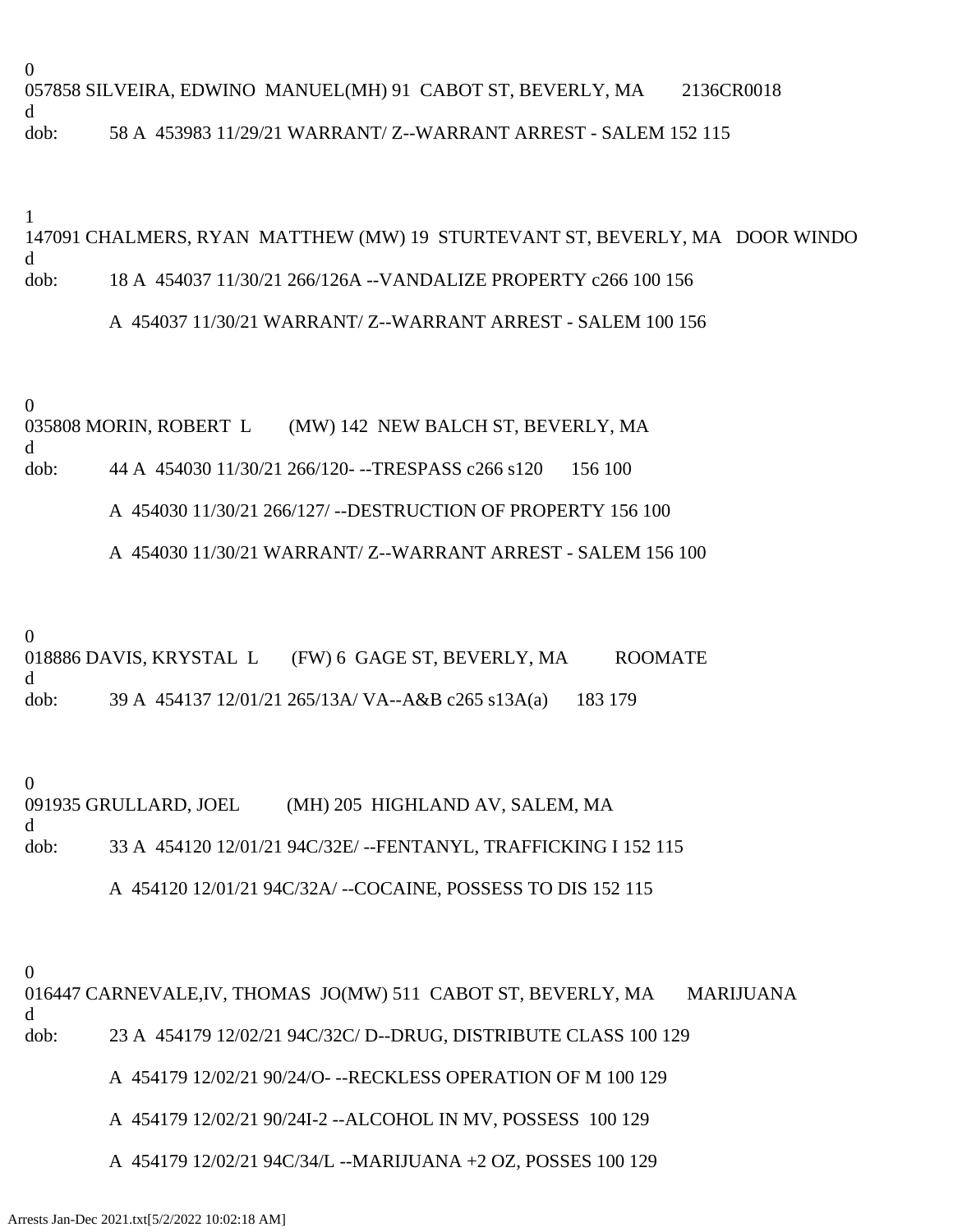1

161746 TOD, DANIEL C (MW) 34 BROADWAY ST, BEVERLY, MA 2136CR0001 d dob: 31 A 454173 12/02/21 WARRANT/ Z--WARRANT ARREST - SALEM 116 172

1

141735 GONZALEZ, JUSTIN A (MH) 19 GAGE ST, BEVERLY, MA d

dob: 33 A 454239 12/03/21 266/16/A --B&E BUILDING NIGHTTIME 190 129

## A 454239 12/03/21 265/13M/ VA--ASSAULT ON FAMILY / H 190 129

## A 454239 12/03/21 266/127/ --DESTRUCTION OF PROPERTY 190 129

0

072708 MENDOZA, DYRECE (MU) 5 FOLLY POND RD, BEVERLY, MA d

dob: 22 A 454293 12/05/21 265/13M/ VA--A&B ON FAMILY / HOUSE 166 117

1

118304 ALMANZAR, RANDY L (MW) 80 ESSEX ST, BEVERLY, MA 2136CR001 d dob: 21 A 454365 12/06/21 WARRANT/ Z--WARRANT ARREST - SALEM 188 156

1 146884 BRANDAO, EUCLIDES A (MB) 101 FLECHER ST, BREWSTER, MA d dob: 29 A 454327 12/06/21 266/120- --TRESPASS c266 s120 181 171

1

100125 LAQUAGLIA, GERALDINE MI(MW) 350 CABOT ST, BEVERLY, MA 2086CR0007 d dob: 45 A 454349 12/06/21 WARRANT/ Z--WARRANT ARREST - SALEM 156 100 A 454349 12/06/21 WARRANT/ Z--WARRANT ARREST - SALEM 156 100 A 454349 12/06/21 WARRANT/ Z--WARRANT ARREST - SALEM 156 100

0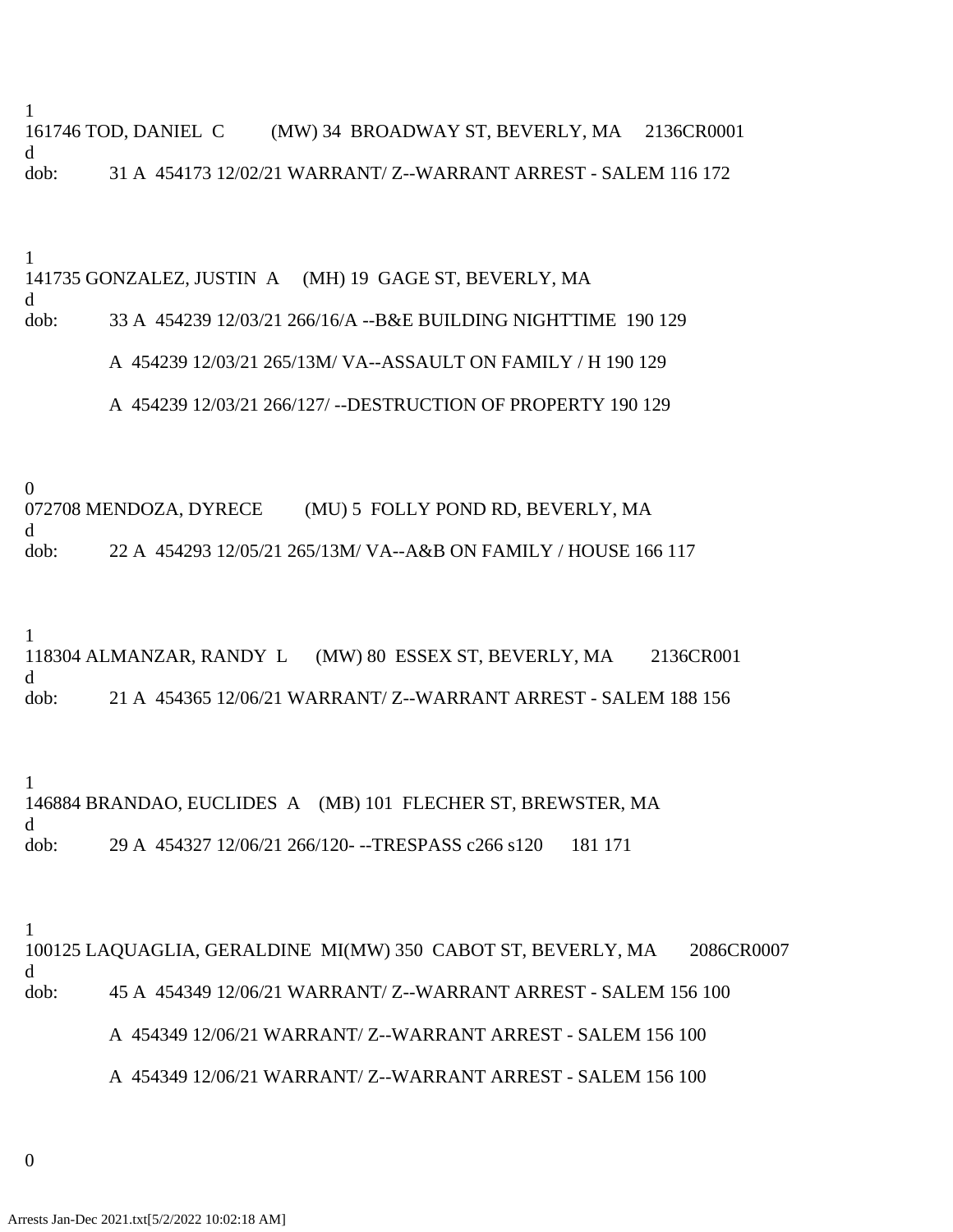038680 SAUNDERS, DOUGLAS (MW) 94 ESSEX ST, BEVERLY, MA d dob: 56 A 454573 12/09/21 272/53/F --DISORDERLY CONDUCT c272 91 182

A 454573 12/09/21 268/32A- --FIREFIGHTER, INTERFERE 91 182

A 454573 12/09/21 268/32B- --RESIST ARREST c268 s32B 91 182

0

093706 DAROSA, ALEXANDER (MW) 9.5 NORTHEND ST, PEABODY, MA d dob: 29 A 454725 12/13/21 89/11-3 --CROSSWALK VIOLATION \* c 118 129

A 454725 12/13/21 WARRANT/ --WARRANT ARRESTS FOR WAR 118 129

1

171595 MALDONALDO-LEPE, RICARDO(MU) 3 BEVERLY COMMONS RD, BEVERLY, d dob: 18 A 454714 12/13/21 272/53/F --DISORDERLY CONDUCT c272 96

1

157737 GREEN, DALVYN LEE (MB) 9 MASON ST, BEVERLY, MA 1336CR0018 d dob: 28 A 454805 12/14/21 WARRANT/ Z--WARRANT ARREST - SALEM 611 179 A 454805 12/14/21 89/9-1 --STOP/YIELD, FAIL TO \* c 611 179 A 454805 12/14/21 90/18/A- --SPEEDING IN VIOL SPECIA 611 179 A 454805 12/14/21 90/10/A- --UNLICENSED OPERATION OF 611 179

A 454805 12/14/21 90/24I-2 --ALCOHOL IN MV, POSSESS 611 179

1

170850 ADAMS, RACHEL MOON (FW) 501 HURON AV, CAMBRIDGE, MA 2153CR0015 d dob: 36 A 454841 12/15/21 WARRANT/ --WARRANT ARRESTS FOR WAR 115 152 A 454841 12/15/21 WARRANT/ --WARRANT ARRESTS FOR WAR 115 152

A 454841 12/15/21 94C/40-0 --CONSPIRACY TO VIOLATE D 115 152

1

172128 BROWN, DAMONTE F (MB) 89 ASHLAND ST, TAUNTON, MA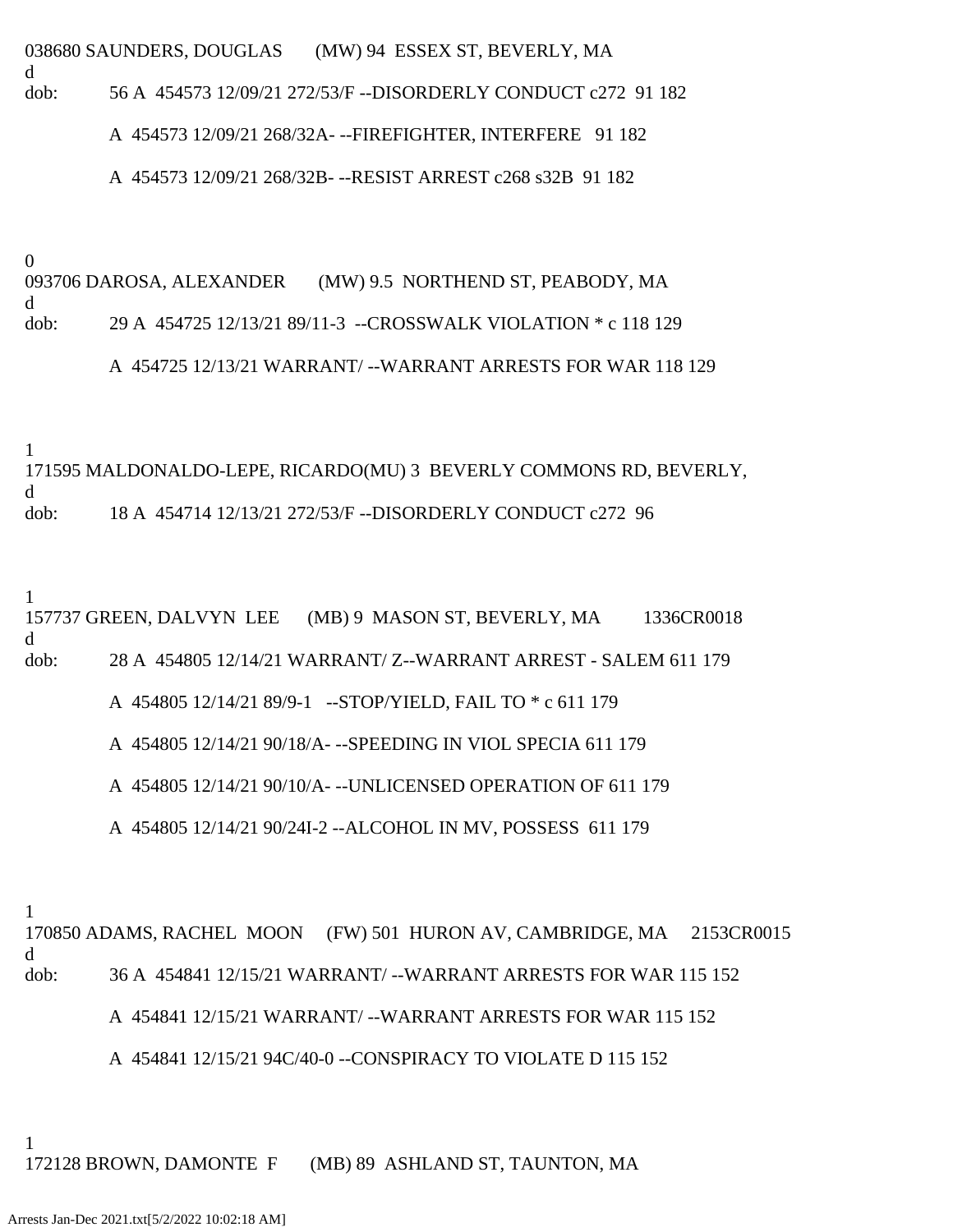d

dob: 27 A 454841 12/15/21 90/25/D- --STOP FOR POLICE, FAIL c 152 115

A 454841 12/15/21 90/24/O- --RECKLESS OPERATION OF M 152 115

A 454841 12/15/21 89/9-1 --STOP/YIELD, FAIL TO \* c 152 115

A 454841 12/15/21 90/17/A- --SPEEDING RATE OF SPEED 152 115

A 454841 12/15/21 94C/32E/ --FENTANYL, TRAFFICKING I 152 115

A 454841 12/15/21 94C/32A/ --COCAINE, POSSESS TO DIS 152 115

1

136122 BAEZ, YARIEL LEWIS (MH) 66 AMHERST RD, BEVERLY, MA 2136CR0007 d dob: 20 A 455037 12/17/21 WARRANT/ Z--WARRANT ARREST - SALEM 174 155

1

d

147200 HAMLER, BRANDON (MB) 422 RIVER ST, BOSTON, MA

dob: 32 A 455383 12/24/21 265/13M/ VA--A&B ON FAMILY / HOUSE 184 181

A 455383 12/24/21 266/127/ --DESTRUCTION OF PROPERTY 184 181

1

172331 ELLIOTT, JEREMY JOHN (MH) 56 ESSEX ST, SALEM, MA

d

dob: 33 A 455422 12/25/21 90/24/J- O--OUI-LIQUOR OR .08% c90 183 184

A 455422 12/25/21 89/4A-0 --MARKED LANES VIOLATION 183 184

A 455422 12/25/21 90/24/E- --NEGLIGENT OPERATION OF 183 184

1

165978 VILLANUEVA, HINMAR (MH) 192 CHESTER AV AV, CHELSEA, MA 2136CR0017 d dob: 26 A 455431 12/25/21 WARRANT/ Z--WARRANT ARREST - SALEM 96 172

0 017276 ONEILL, MICHAEL (MW) 8 FIELDSTONE LN, BEVERLY, MA d dob: 65 A 455470 12/26/21 90/24/J- O--OUI-LIQUOR OR .08% c90 179 160